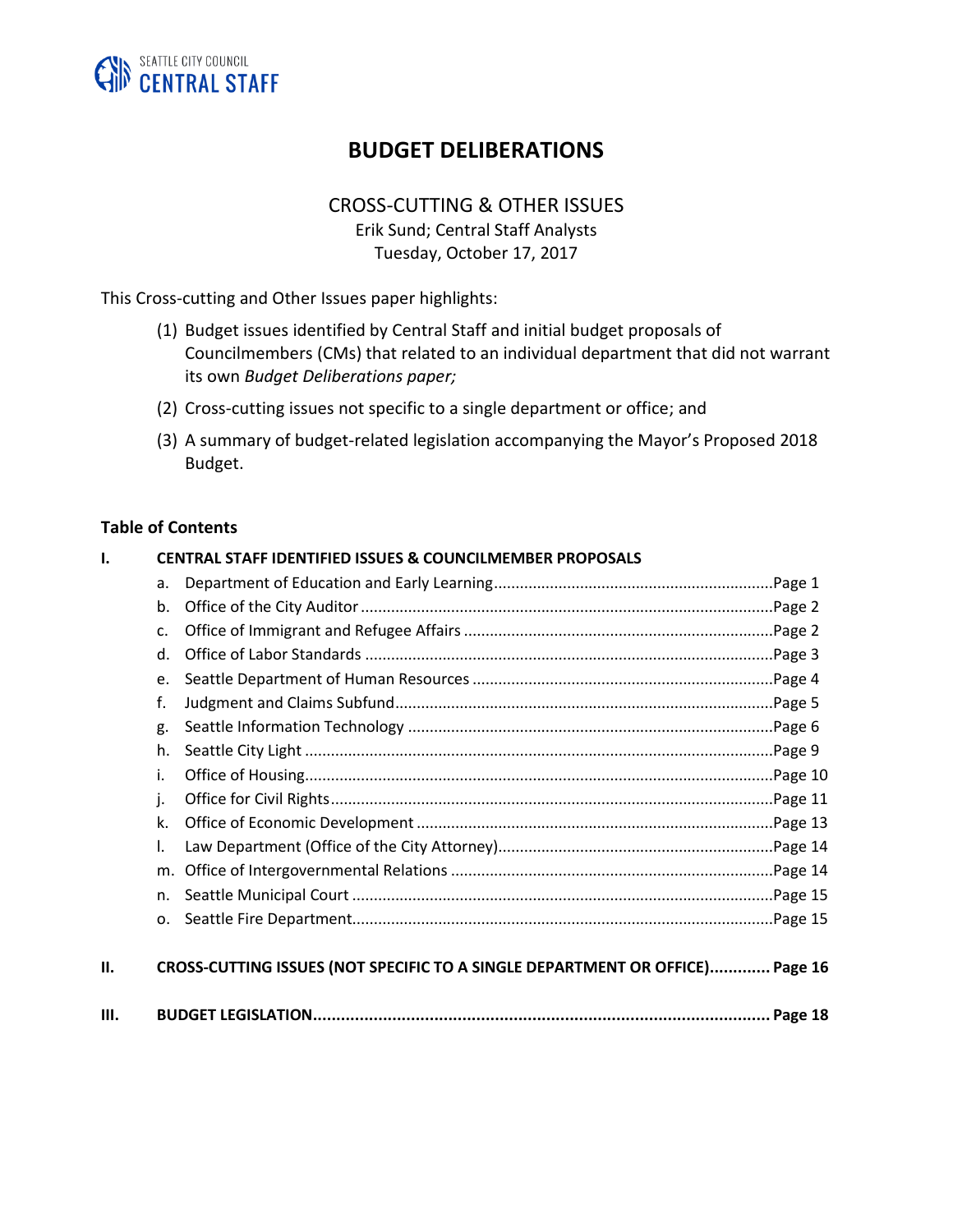### **I. CENTRAL STAFF-IDENTIFIED ISSUES & COUNCILMEMBER PROPOSALS**

#### **A. DEPARTMENT OF EDUCATION AND EARLY LEARNING (Brian Goodnight)**

The Department of Education and Early Learning (DEEL) is responsible for developing the City's education policies, managing the City's early learning programs, and serving as the liaison between the City and the higher education community. The department also administers the Families and Education Levy, a seven-year levy to invest in early learning, K-12 schools, and student health; and the Seattle Preschool Program, a four-year demonstration project to provide high-quality and affordable preschool.

The 2018 Proposed Budget is approximately \$79.6M, an increase of about 8 percent relative to the 2018 Endorsed Budget. The department's number of full-time equivalent (FTE) positions also increases from 59.5 FTE to 75.0 FTE, relative to the 2018 Endorsed Budget. The majority of these increases, in both budget and positions, result from programs funded with Sweetened Beverage Tax (SBT) proceeds. DEEL increases associated with SBT proceeds are discussed in the stand-alone SBT budget deliberations memorandum.

There are three Councilmember-proposed changes to DEEL's 2018 Proposed Budget:

#### **1. Parent-Child Home Program Expansion (CM González)**

This would provide additional funding for DEEL to expand the Parent-Child Home Program (PCHP), an evidence-based two-year home visitation literacy program for two- and three-year old children that is administered by United Way of King County. PCHP has a strong history of serving and benefitting families of color and/or limited English proficiency families. The Proposed Budget includes slightly more than \$1.1M for the PCHP program, funded by the Families and Education Levy and SBT proceeds, which is expected to support 251 children in 2018. CM González is working with Central Staff to determine the specific resources needed for program expansion.

#### **2. Our Best Advisory Council Recommendations (CM Harrell)**

This would add \$350,000 to the DEEL budget in 2018 to implement recommendations from the Our Best Advisory Council Summit. The Our Best initiative focuses on improving life outcomes for young black men, working across City departments and with community partners in the areas of education, employment, health, safety, and positive relationships. The summit is expected to occur early in 2018, and recommendations will be identified at that time.

#### **3. Bilingual Teacher Pipeline (CM González)**

This would provide \$200,000 in 2018 for activities in DEEL, the Office of Economic Development, and the Office of Immigrant and Refugee Affairs related to supporting the bilingual teacher pipeline. In February 2017, OIRA released a report titled "Breaking Barriers and Building Bridges: Career Pathways to Economic Stability and Quality Jobs for Seattle's Immigrant and Refugee Workers and Professionals" that included recommendations for supporting immigrants and refugees in pursuing gainful employment in professional occupations. This funding will begin implementation of recommendations related to bilingual teachers.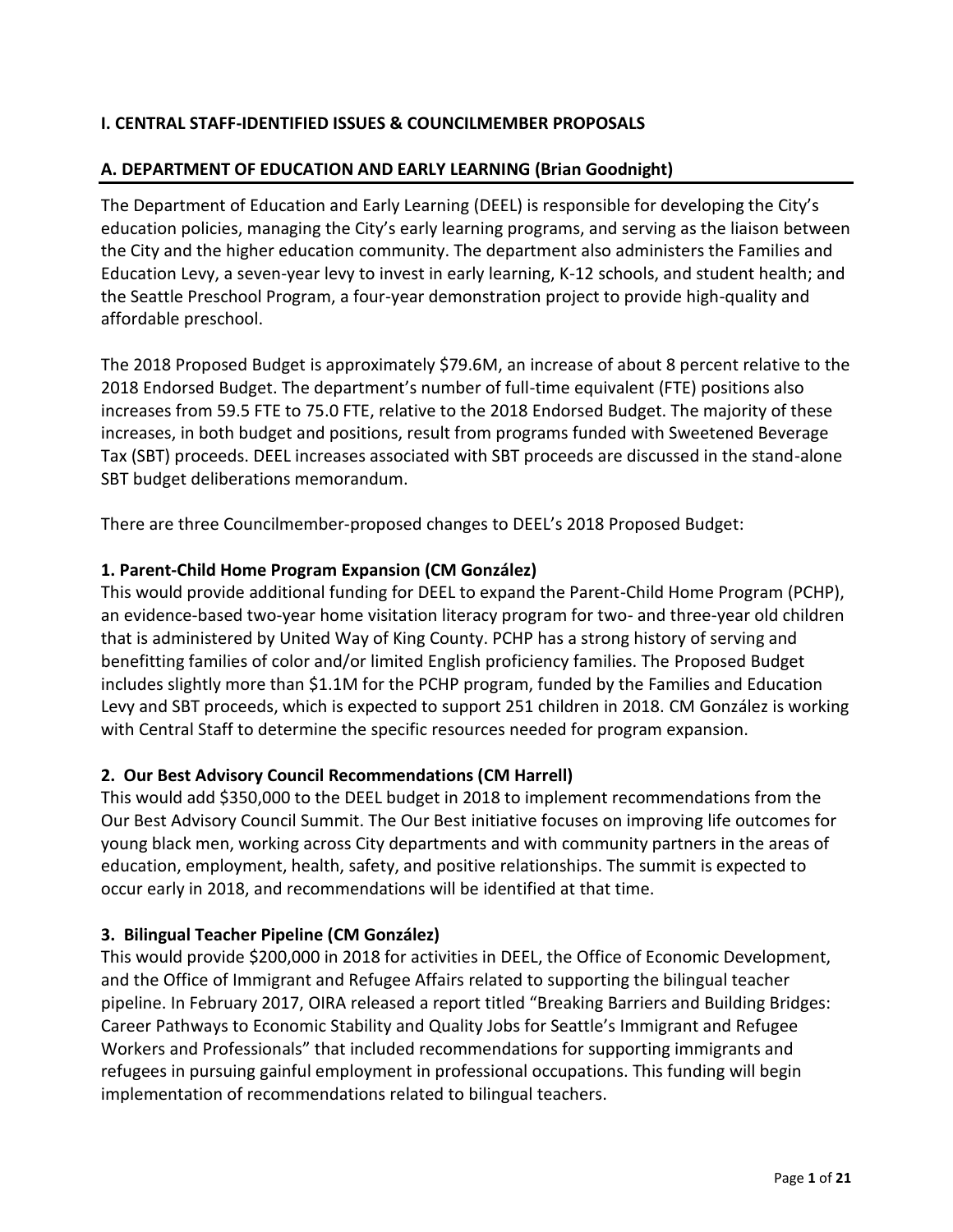### **B. OFFICE OF THE CITY AUDITOR (Bob Morgan)**

The Office of City Auditor (OCA) serves as the City's independent performance audit function. The OCA conducts audits of City departments, programs, grantees, and contracts. The OCA also responds to specific requests for reviews from City Councilmembers.

The 2018 Proposed Budget for OCA is \$2.17M, an increase of \$373,000 over the 2018 Endorsed Budget of \$1.8M. This increase is nearly all related to the cost of annual reviews of the City's use of surveillance technology as required by the recent Surveillance Ordinance (SMC 14.18.060).

### **Issue - Funding for Council Audits**

There are no funds in the 2018 Proposed Budget for at least five City Auditor's office program evaluations mandated by City law. First-year or base-line work for four of the five following studies were funded through 2017. Unfunded budgets for these studies for 2018 are significant. See the following Table 1 for the estimated unfunded 2018 budget needs, and prior year's expenses for baseline, first year (Y1), and second year (Y2) work for each evaluation effort

|                                            | 2016-2017                         | 2018 Unfunded                 |
|--------------------------------------------|-----------------------------------|-------------------------------|
| <b>Evaluation or Study</b>                 | <b>Funding (Total)</b>            | <b>Budget</b>                 |
| Secure Scheduling (SMC 14.22.130)          | (Y1) \$332,188                    | $(Y2)$ \$223,356 <sup>1</sup> |
| <b>Rental Housing Market Study</b>         | (Y1) \$100,050                    | (Y2) \$100,050                |
| (includes First-in-Time (SMC 14.08.050 D.) |                                   |                               |
| and Move-in Fees (Ord. 125222)             |                                   |                               |
| Sweetened Beverage Tax (Ord. 125324)       | (Baseline) <sup>2</sup> \$480,000 | (Y1) \$596,564                |
| Fair Chance Housing (SMC 14.09.110)        |                                   | (Y1) \$99,000                 |
| <b>TOTAL</b>                               | \$912,238                         | \$1,018,970                   |

#### *Table 1: Unfunded Program Evaluations or Studies*

<sup>1</sup>For 2018 the unfunded need shown in this table would be supplemented by \$190,000 in funding from the Department of Labor and private foundations, for a total 2018 (Y2) budget of \$413,356.

<sup>2</sup>An additional \$20,000 is in the 2018 Proposed Budget to complete baseline work on the Sweetened Beverage Tax study, making the total cost through 2018 \$1,076,564.

(Note that the Sweetened Beverage Tax has been flagged for a stand-alone budget issue paper.)

### **C. OFFICE OF IMMIGRANT AND REFUGEE AFFAIRS (Patricia Lee)**

The mission of the Office of Immigrant and Refugee Affairs (OIRA) is to improve the lives of Seattle's immigrant and refugee families. OIRA's 2018 Proposed Budget is \$3M and includes a staff of 9.0 FTEs.

Compared to the 2018 Endorsed Budget, OIRA's Proposed Budget includes:

- \$70,000 to strengthen the Immigrant Family Institute and adds a parenting component;
- Reclassifies the Ethnic Media position from a Strategic Advisor 1 to a Strategic Advisor 2;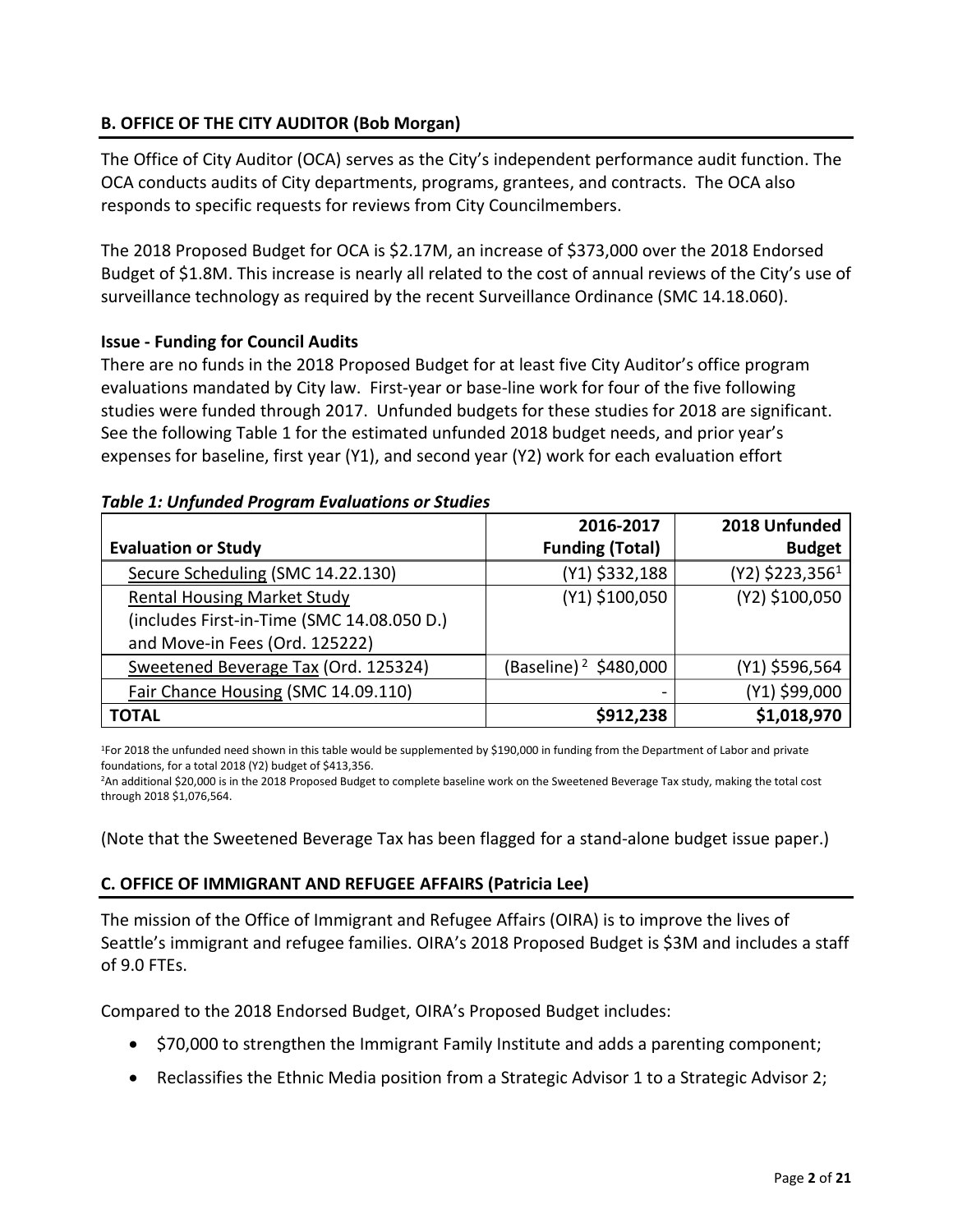• Eliminates a vacant 0.5 FTE position as consultants have been used to support the Immigrant Family Institute's annual 8-week course that brings together immigrant youth of color and Seattle police officers to learn from each other.

There are two Councilmember-proposed changes to OIRA's 2018 Proposed Budget.

#### **1. Add \$15,000 to the Legal Defense Fund for administrative costs (CM González)**

In 2017, the Council appropriated \$1M and King County appropriated \$500,000 to co-establish the Legal Defense Network (LDN). The LDN funds legal support for immigrants and refugees facing deportation proceedings and for community-based navigation and referral services to help connect individuals to these legal services.

The funds are administered by OIRA who issued two requests for proposals to provide these services: one for non-profits who could deliver legal representation and aid and the other for community-based navigation and referral services to help connect individuals to these legal services. Six organizations were selected, from 10 applicants, to provide these services.

OIRA will oversee and manage these contracts; however, funding for OIRA was not provided in either the 2018 Endorsed Budget or the 2018 Proposed Budget. OIRA has staff to monitor the contracts; however, it needs funding to support the administrative costs to administer the LDN, for example, meeting materials and potentially hiring a facilitator for the meetings.

### **2. Add \$125,000 to Expand the Ready to Work Program to SW Seattle (CM Herbold)**

Established in 2015, the Ready to Work Program (RTW) assists adult English Language Learners in obtaining entry level jobs or advancing to middle-wage jobs through case management, job skills, digital literacy training and ongoing support and language learning beyond job placement. RTW is working with the City's Priority Hire program (administered by the Department of Finance and Administrative Services) to provide a bridge program to pre-apprenticeship programs.

Originally established in South Seattle, Council provided \$200,000 in the 2017 Adopted Budget to expand the program to North Seattle. The additional \$125,000 would expand the program to Southwest Seattle.

### **D. OFFICE OF LABOR STANDARDS (Patricia Lee)**

#### **Issue – Adequacy of OLS Staffing**

The mission of the Office of Labor Standards (OLS) is to advance labor standards through thoughtful community and business engagement, strategic enforcement, and innovative policy development with a commitment to race and social justice.

The 2018 Proposed Budget makes no changes to the \$5.7 M appropriations and 23 FTEs in OLS's 2018 Endorsed Budget. Although OLS's budget and staffing increased significantly in 2017 from \$2.3 M to \$5.7 M and from 9 FTEs to 23 FTEs, OLS's workload continues to expand. In addition to implementing the City's five labor ordinances and the voter-approved Hotel Employee Health and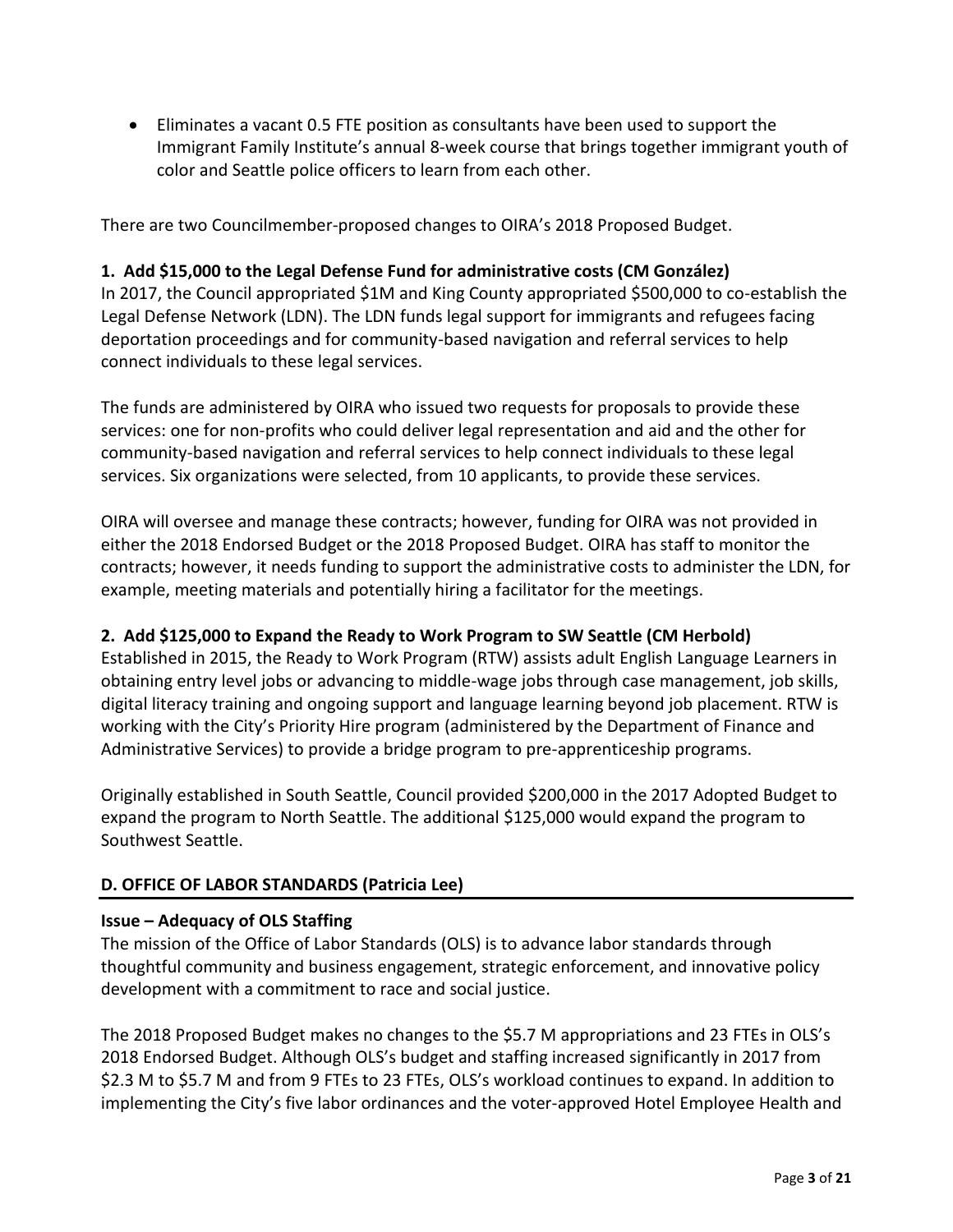Safety Initiative, OLS will work to coordinate local ordinances with the State Paid Family Leave law and the State Minimum Wage and Paid Sick and Safe Time Initiative. OLS actively participates in the evaluation of Seattle's labor ordinances and coordinates with other jurisdictions seeking to learn from Seattle's experiences.

The Proposed Budget does not include OLS's requests for an additional Policy Analyst and a Paralegal position to address the growing workload. In addition, OLS's answers to pre-budget questions identified that an additional Senior Investigator would enable OLS to conduct an additional 10 to 12 directed investigations or 20 to 25 general investigations (or a combination thereof). OLS currently has one Paralegal, one Policy Manager, one Policy Analyst and seven Senior Investigators.

# **Options:**

- A. Amend the OLS's 2018 Proposed Budget to add:
	- 1. \$148,627 for a Strategic Advisor 2/Policy Analyst;
	- 2. \$99,690 for a Paralegal; and
	- 3. \$111,959 for a Senior Investigator.
- B. Do not amend the 2018 Proposed Budget.

# **E. SEATTLE DEPARTMENT OF HUMAN RESOURCES (Patricia Lee)**

The Seattle Department of Human Resources' (SDHR) goal is to promote an equitable and engaging work environment so City employees can do their best work and make a difference for the people and communities we serve.

There were no significant changes in the appropriations and FTEs between SDHR's endorsed and proposed 2018 budgets. Changes to its budget include:

- Transfer the administration and management of the Seattle Shares program (a Cityemployee giving program) to an outside vendor and abrogate one FTE.
- Add a Strategic Advisor 1 position to support the consolidation of the City's human resources (HR) functions.
- Abrogate a Finance Unit Accountant position since the medical billing for Worker's Compensation has been transferred to an outside vendor.
- Abrogate a Human Resource Information System (HRIS) specialist position due to the reorganization of the information management unit after the departure of its previous manager.

Fund efforts to replace he City's Worker's Compensation system.

Since 2014, SDHR has been implementing the Executive's effort to align HR services and policies across all City department to provide a more equitable and consistent experience for City employees. The 2018 Proposed Budget does not transfer any FTEs or HR funding from other City departments, but instead continues to establish the foundation for a centralized City human resources function.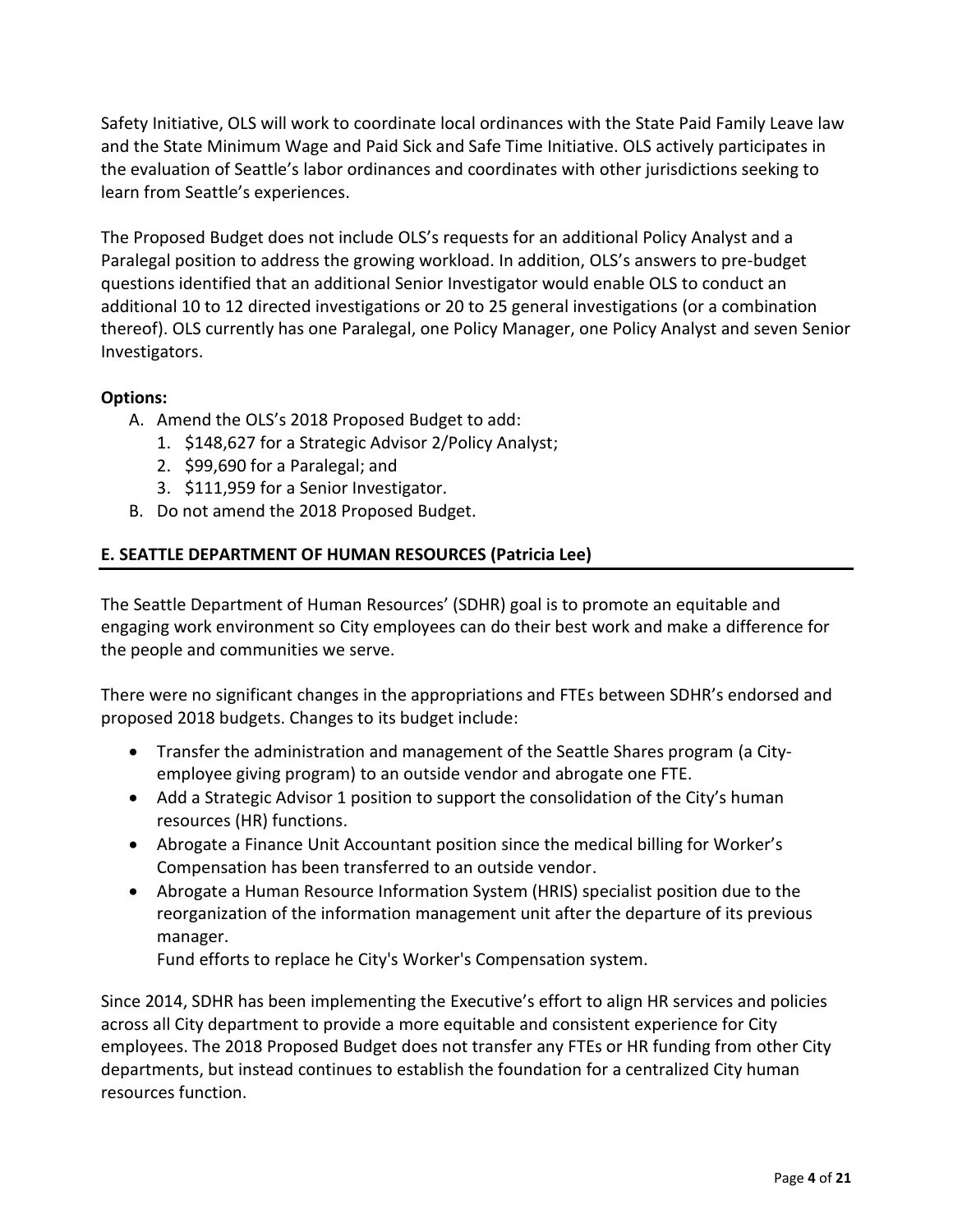There are two issues Councilmembers would like considered in SDHR's budget.

# **1. Additional Funding for Career Quest Scholarships (CM González)**

Add \$50,000 to SDHR's Career Quest program to address anticipated costs for services offered through the program. Career Quest provides scholarships to City employees for training and classes not offered by the City to improve City employees' career mobility. Examples include truck drivers seeking a commercial driver's license certification, administrative specialists seeking to become human resource specialists, and professionals and para-professionals seeking additional skills in their respective fields. Participants also are paired with a career coach, a City employee, in each participant's chosen field to assist in career planning.

Final figures for 2017 are not available. However, in 2016 Career Quest provided 82 scholarships to employees from 24 City departments who had an average of 10 years of service with the City. Fifty-seven percent of the participants were female and approximately 52 percent were people of color. Career Quest's 2017 Adopted Budget of \$150,000 supported scholarships for the first three quarters of 2017. To fund all four quarters in 2018, the program identified a shortfall of \$50,000.

# **2. Police and Fire Department Recruiting and Hiring (CM González)**

The 2017 Adopted Budget provided \$200,000 for police and fire department recruiting and hiring: \$100,000 from the Fire Department's budget and \$100,000 from the Police Department's budget. These funds were provided to identify barriers to recruiting and hiring women and people of color in these two departments. SDHR worked with a consultant, City departments and stakeholders to develop a Hiring Equity Analysis Action Plan for both Police and Fire (the Plans). The Plans identified actions the City could take to address these challenges, including where further analysis is needed. For example, one strategy would hire firefighters more than once every two years and reduce the number of steps in the hiring process. The Plans were completed after the Mayor submitted the 2018 Proposed Budget; therefore new funding was not included. This proposal would begin funding implementation of the Action Plans.

### **F. JUDGMENT & CLAIMS SUBFUND (ALAN LEE)**

### **Issue –Cost Overruns**

The Judgment and Claims Subfund (JCSF) annual appropriation, pe[r Ordinance 108657](http://clerk.seattle.gov/~archives/Ordinances/Ord_108657.pdf) and [Resolution 30386,](http://clerk.seattle.gov/~scripts/nph-brs.exe?s1=&s3=30386&s2=&s4=&Sect4=AND&l=200&Sect2=THESON&Sect3=PLURON&Sect5=RESNY&Sect6=HITOFF&d=RESF&p=1&u=%2F~public%2Fresny.htm&r=1&f=G) is based on a rolling five-year average of actual expenditures for the City's claims and judgments. More specifically, the JCSF is used by City departments to cover costs associated with judgments, claims payments, and litigation expenses. The JCSF is funded through annual City department premium payments, with Finance General paying the premiums for departments that have had less than two percent of historical JCSF costs via the appropriation to General Fund Subfunds and Special Funds Budget Control; and utility departments pay actual expenses as they are incurred. The JCSF may maintain a fund balance up to half of expected annual expenditures.

Basing appropriations on five-year expenditure averages is meant to mitigate the volatility of annual expenses, but the increased costs estimated for 2017 and 2018 will exceed the JCSF's fund balance. The 2018 Proposed Budget includes \$1.4 M in additional appropriations to the Litigation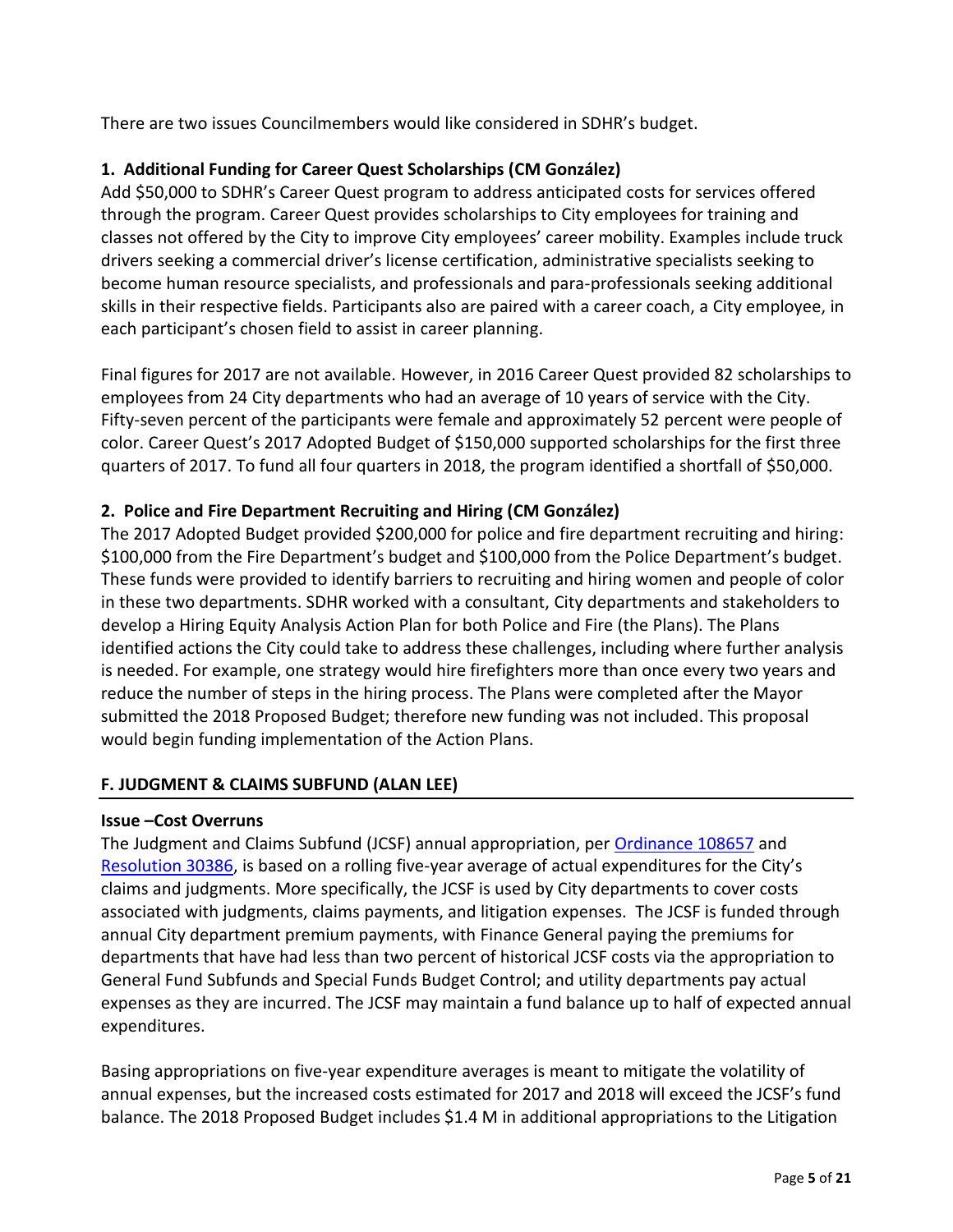Expenses Budget Control Level (BCL). This would increase the budget from approximately \$15.2 M in the 2018 Endorsed Budget to \$16.6 M (a 9.2 percent increase) in the 2018 Proposed Budget. The Proposed Budget also takes into account \$12 M in additional appropriation in the third quarter supplemental budget ordinance (not yet introduced), for a total of \$28.3 M (a 73 percent increase over the 2018 endorsed level). Fund balance and expenditures are shown below.

|                     | 2013          | 2013       | 2014          | 2014       | 2015          | 2015          | 2016          | 2016          | 2017          |
|---------------------|---------------|------------|---------------|------------|---------------|---------------|---------------|---------------|---------------|
|                     | <b>Budget</b> | Actual     | <b>Budget</b> | Actual     | <b>Budget</b> | <b>Actual</b> | <b>Budget</b> | <b>Actual</b> | <b>Budget</b> |
| <b>Utilities</b>    |               |            |               |            |               |               |               |               |               |
| <b>Expenditures</b> | 7,859,670     | 5,975,791  | 3,225,177     | 7,002,738  | 7,781,749     | 5,196,852     | 7,781,749     | 7,002,738     | 7,781,749     |
| GF                  |               |            |               |            |               |               |               |               |               |
| <b>Expenditures</b> | 7,202,294     | 14,169,880 | 10,832,023    | 10,763,967 | 9,967,702     | 13,143,048    | 9,967,702     | 15,399,250    | 8,568,067     |
| Total               |               |            |               |            |               |               |               |               |               |
| <b>Expenditures</b> | 15,061,964    | 20,145,671 | 18,613,770    | 13,989,144 | 17,749,451    | 18,339,900    | 17,749,451    | 22,401,988    | 16,349,816    |
| <b>Ending Fund</b>  |               |            |               |            |               |               |               |               |               |
| <b>Balance</b>      |               | 14,469,641 |               | 13,409,119 |               | 8,764,664     |               | 3,240,407     |               |

*Table 2: Judgment and Claims Subfund total expenditures and fund balance (2013-2017)*

Early next year, the directors and staff from the Central Budget Office, Finance and Administration Services, the Office of the City Attorney, and Council Central Staff will evaluate restructuring the way the JCSF is funded in order to bring about more stability. This process could eventually result in a number of proposed changes for the Council to consider adopting, such as lengthening or shortening the rolling average window, lifting the amount of required fund balance, or enacting more stringent reporting requirements. Expenditures in 2017 show a higher trend in the settlement and judgment in tort cases and the use of outside counsel associated with claims tied to issues such as poorly lit streets or sidewalk repair; further analysis may also involve examining comprehensive risk management to address systemic problems that contribute to rising costs or volatile trends in costs.

# **G. SEATTLE INFORMATION TECHNOLOGY DEPARTMENT (Tony Kilduff)**

### *Issue/Information Item – Seattle Information Technology Budget and Project Management*

At the Mayor's recommendation in 2015, the Council created the Seattle Information Technology Department (ITD), also called SeattleIT, SeaIT, and SIT, as part of the 2016 Adopted Budget. This new department consolidates the information technology (IT) functions of all City departments except for the City Attorney's Office, Legislative Department, and Seattle Public Libraries. The department stood up on April 6, 2016, when the personnel and IT functions of all executive departments transferred to the control of the City's Chief Technology Officer, the head of the new department. It is worth noting that while the functions, personnel, and supporting appropriation authority moved into the ITD, the affected departments retained a matching appropriation authority and the revenue to support that appropriation authority so that they could pay the ITD for the services. The "double" appropriation is to comport with generally accepted accounting principles.

Table 3 provides a summary of the department's budget and staffing levels for 2017, the first budget adopted for the new department, and the 2018 Endorsed and Proposed Budgets.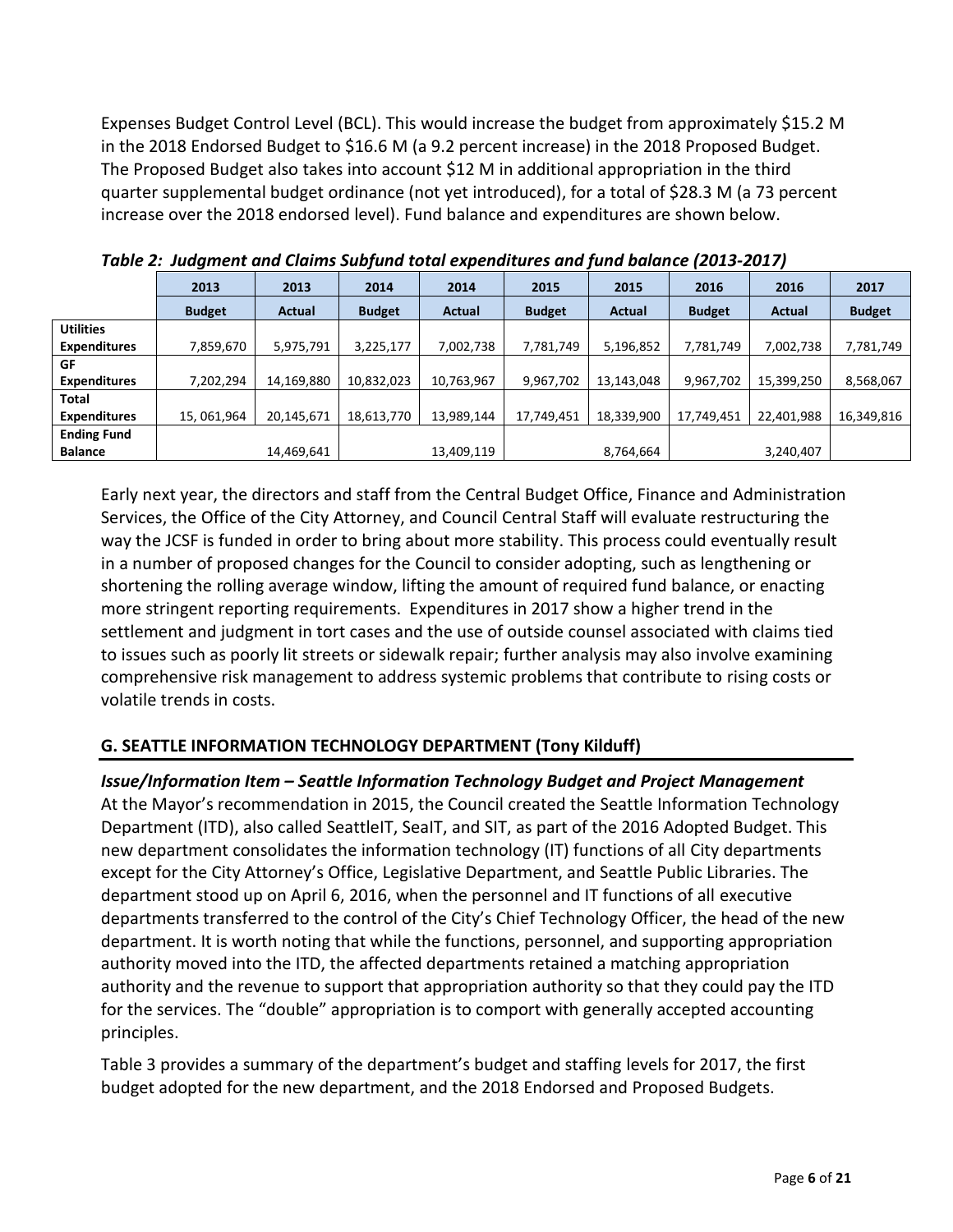|                   | 2017<br>Adopted | 2018<br><b>Endorsed</b> | 2018<br>Proposed | <b>Change from</b><br><b>Endorsed</b> | % Chg from<br><b>Endorsed</b> |
|-------------------|-----------------|-------------------------|------------------|---------------------------------------|-------------------------------|
| Operating         | \$203,327,286   | \$193,784,198           | \$213,048,103    | \$19,263,905                          | 10%                           |
| Capital           | \$42,135,488    | \$44,018,288            | \$36,896,705     | (57, 121, 583)                        | (16%)                         |
| <b>Total</b>      | \$245,462,774   | \$237,802,486           | \$249,944,808    | \$12,142,322                          | 5%                            |
| <b>Total FTEs</b> | 659.6           | 661.6                   | 667.6            | 6                                     | 1%                            |

*Table 3: The ITD's 2018 Endorsed and Proposed Budget and Staffing*

It should be noted that \$8.5 M of the \$12.1 M increment shown in Table 1 does not represent new funding for the department; instead it allows for double appropriation of the same funds to comport with the new accounting protocols under the new accounting system. The balance of the increment, approximately \$4 M, supports new responsibilities the ITD is assuming on behalf of the departments it now serves.

The ITD has a \$179 M six-year capital program. The top ten capital projects by dollar value are shown in Table 4 below.

|                                                     | 2017    | 2018    | 2019     | 2020     | 2021        | 2022     | 2023    | <b>Total</b> |
|-----------------------------------------------------|---------|---------|----------|----------|-------------|----------|---------|--------------|
| <b>Next Generation Data Center</b>                  | \$3,400 | 0       | 0        | \$21,769 | \$6,170     | \$2,482  | 0       | \$71,016     |
| Fiber-Optic Installation &<br>Maintenance           | \$5,398 | \$4,013 | \$4,133  | \$4,245  | \$4,356     | \$4,468  | \$4,582 | \$62,431     |
| Data and Telephone                                  | \$6,508 | \$1,955 | \$2,636  | \$2,068  | \$2,123     | \$2,177  | \$2,233 | \$41,103     |
| Criminal Justice Information<br>System <sup>*</sup> | \$2,639 | \$5,349 | \$10,000 | \$10,000 | \$10,000    | \$3,576  | 0       | \$41,775     |
| 800 MHz Radio Network                               | \$2,405 | \$4,650 | \$669    | \$687    | \$705       | \$723    | \$742   | \$28,178     |
| <b>Computing Services</b><br>Architecture           | \$5,169 | \$974   | \$2,219  | \$1,028  | \$1,055     | \$1,082  | \$1,110 | \$25,675     |
| SPD Body Worn Video                                 | \$4,565 | \$690   | \$2,240  | \$2,240  | \$2,240     | \$2,240  | \$2,240 | \$16,660     |
| Seattle Municipal Tower<br>Remodel                  | \$6,008 | \$1,200 | \$4,500  | \$2,300  | $\Omega$    | 0        | 0       | \$14,500     |
| Data Analytics Platform - SPD                       | \$1,936 | \$353   | \$210    | 0        | $\mathbf 0$ | $\Omega$ | 0       | \$11,984     |
| <b>Enterprise Computing</b>                         | \$526   | 0       | \$2,527  | \$1,362  | \$606       | $\Omega$ | 0       | \$11,665     |

*Table 4: The ITD's 10 Largest Capital Projects by Dollar Amount*

All of the listed projects show decreases in lifetime costs or modest increases relative to the 2018 Endorsed Budget. The exception is the Seattle Municipal Tower Remodel which shows a 16 percent increase in lifetime cost over the 2018 Endorsed Budget. Two capital projects deserve brief mention because of interest expressed by Councilmembers.

# Records Management System

The Seattle Police Department's (SPD) Records Management System (RMS) is SPD's system of record for police reports. The City approved a new RMS in the 2017-2018 budget for total project funding of \$3.2M in 2017-2018 (which assumed about \$350,000 in savings from retiring the old system). At the time of the 2017 budget adoption, the RMS project was in the conceptual design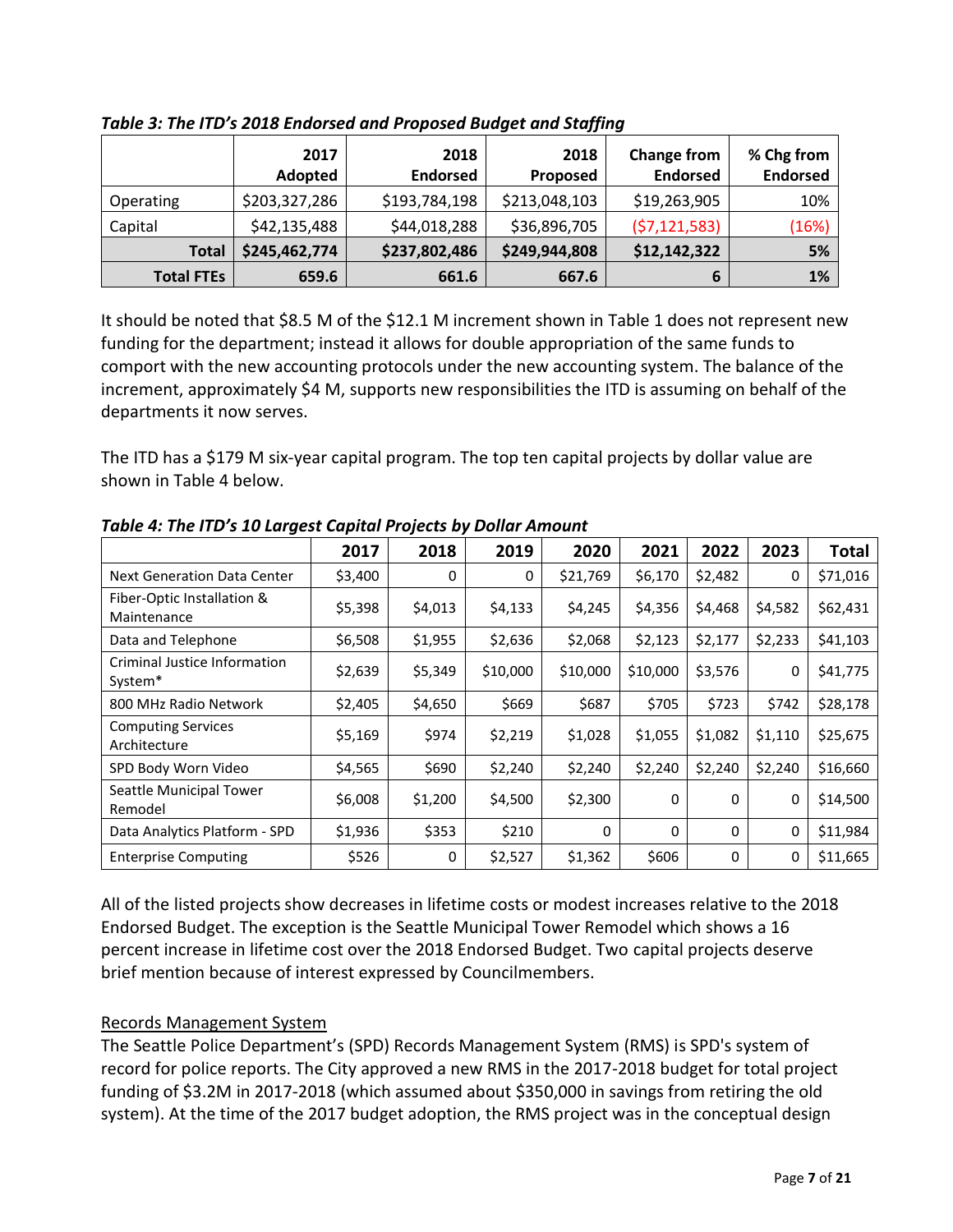phase. To provide budgetary oversight control, the Council placed a proviso on the project that prohibited encumbering funds for a contract for the system until (1) Seattle Information Technology stage approval to enter into a contract was received, and (2) a project cost estimate was filed with the City Clerk stating that the project was projected to remain within its 2017-2018 adopted budget authority.

As the RMS project business case development has progressed, ITD determined that additional funding would be needed to support the anticipated costs, primarily due to internal staffing needs associated with data conversation and interfaces to the RMS. The total project cost estimate has increased by 50 percent from \$3.2M to \$5.1M. The 2018 Proposed Budget would transfer \$1.9M from other technology projects to close the gap. The 2017 budget proviso would need to be lifted in order for the project to proceed.

### Criminal Justice Information System

The ITD is managing the Criminal Justice Information System (CJIS) Capital Improvement Project (CIP) project, formerly known as the Municipal Court Information System (MCIS). The project was added to the ITD's 2017-2022 Adopted CIP with an estimated overall cost of about \$41M, scheduled to start in 2017. The project was intended to replace the current aging case management system, which was designed in 1990 and has been customized to meet the Seattle Municipal Court's (SMC) evolving needs.

The ITD's 2018-2023 Proposed CIP shifts approximately \$1.6 M spending for MCIS from 2018 to 2022. The total project budget for MCIS has not changed from its \$41 M estimate. The project is currently in the planning stages, and an RFP is scheduled for issue in the first quarter of 2018. The project is on schedule, anticipated for completion by the end of 2021. The 2018-2023 Proposed CIP also added \$325,000 to the CJIS CIP Project in 2018 for an initiative to replace the criminal prosecution case management system for the Law Department.

\*Note – the CJIS CIP project requires an errata item to correct 2022 spending from \$2M to \$3.576M. Table 4 reflects the correct amount.

There are two Councilmember-proposed changes to ITD's 2018 Proposed Budget:

### **1. Municipal Broadband Service Pilot (CM Sawant)**

CM Sawant proposes a green sheet to allocate \$5M to the ITD in 2018 to fund the municipal broadband pilot project identified by the latest study commissioned by the City.

#### **2. Municipal Broadband Business and Implementation plan (CM Johnson)**

Add \$170,000 for development of a Municipal Broadband Business and Implementation Plan (CM Johnson) – The intent of this plan is to develop a shovel-ready municipal broadband project that could be proposed to voters as a property tax ballot measure. The plan would address the upfront cost of infrastructure, expected monthly service charges, a low-income discount program, anticipated roll-out of availability based on schedule and location, and revenue sources to support the upfront costs of the utility.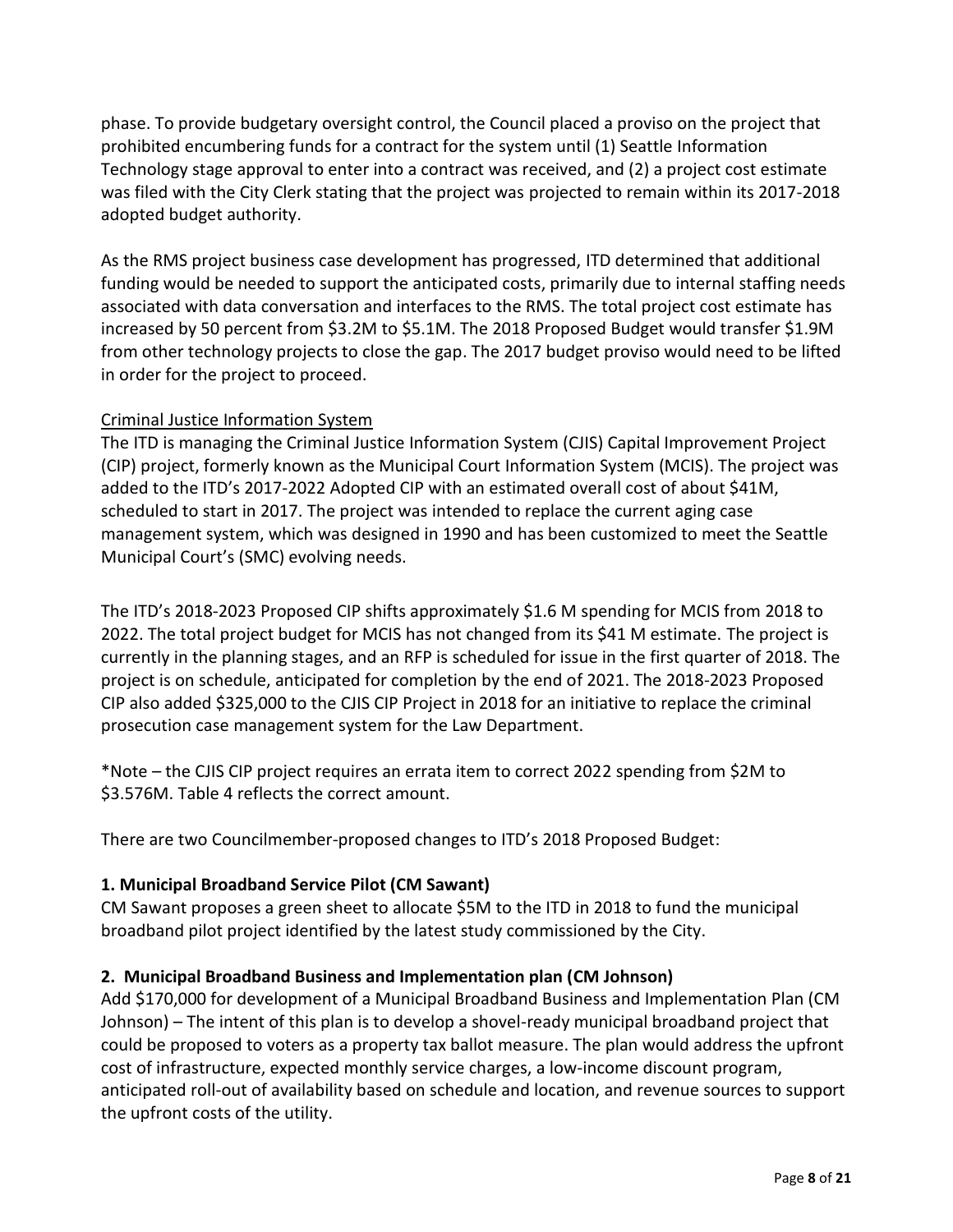# **H. SEATTLE CITY LIGHT (Tony Kilduff)**

#### **Issue/Information Item – City Light Budget**

City Light is the City's largest department by budget and the second largest after the Seattle Police Department in staffing. City Light's rates and budget are driven by its [Six-Year Strategic Plan.](http://www.seattle.gov/light/stratplan/docs/2017-2022%20Strategic%20Plan%20Document.pdf) The Council adopted the first plan covering 2013-2018 in 2012. It has been updated every two years since then with the last update adopted by the Council in June 2016, setting the rates and spending priorities for 2017 and 2018. The next update in mid-2018, will set rates and budget priorities for 2019 and 2020. Table 5 provides an overview of City Light's budget for 2017 and 2018.

|                             | 2017<br>Adopted | 2018<br><b>Endorsed</b> | 2018<br><b>Proposed</b> | % Chg from<br><b>Endorsed</b> |
|-----------------------------|-----------------|-------------------------|-------------------------|-------------------------------|
| Operating                   | \$1,051,620,028 | \$1,102,879,122         | \$1,107,321,972         | 0.4%                          |
| Capital                     | \$315,249,998   | \$296,915,524           | \$302,189,018           | 1.8%                          |
| <b>Total Appropriations</b> | \$1,366,870,026 | \$1,399,794,646         | \$1,409,510,990         | 0.7%                          |
| Total FTEs                  | 17,780          | 1,795                   | 1,817                   | 1.2%                          |

The next table shows some of the noteworthy changes in the 2018 Proposed Budget.

|   | <b>Proposed Changes</b>                        | <b>Budget</b> | <b>FTE</b> |
|---|------------------------------------------------|---------------|------------|
|   | Race and Social Justice / Equity Position Adds | \$195,346     |            |
|   | <b>Customer-Driven Capital Project Changes</b> | \$12,000,000  |            |
|   | Denny Substation and Network Position Adds     | \$1,616,747   |            |
| 4 | Position Adds for Expanding Bodies of Work     | \$235,561     |            |

*Table 6: Major changes proposed to the 2018 Endorsed Budget*

These are discussed briefly below.

- 1. A review by management of City Light's RSJI staffing and organizational structure prompted an increase in the resourcing of the program. Currently, City Light has two full-time and two part-time positions staffing the program. City Light's 2018 Proposed Budget converts the two part-time to full-time and adds two new positions, one of which will be a director.
- 2. City Light has experienced a significant increase in requests for both pole attachments and service connections. The 2018 Proposed Budget adds new staff appropriation authority to support this work. The work is fully reimbursable.
- 3. This item adds staffing for the new Denny Substation that is slated to come online in 2018. These new positions were anticipated in the last update to the strategic plan and should have been in the 2018 Endorsed Budget.
- 4. The 2018 Proposed Budget adds staffing to support the General Manager, dam safety, back-to-work coordination, and environmental compliance.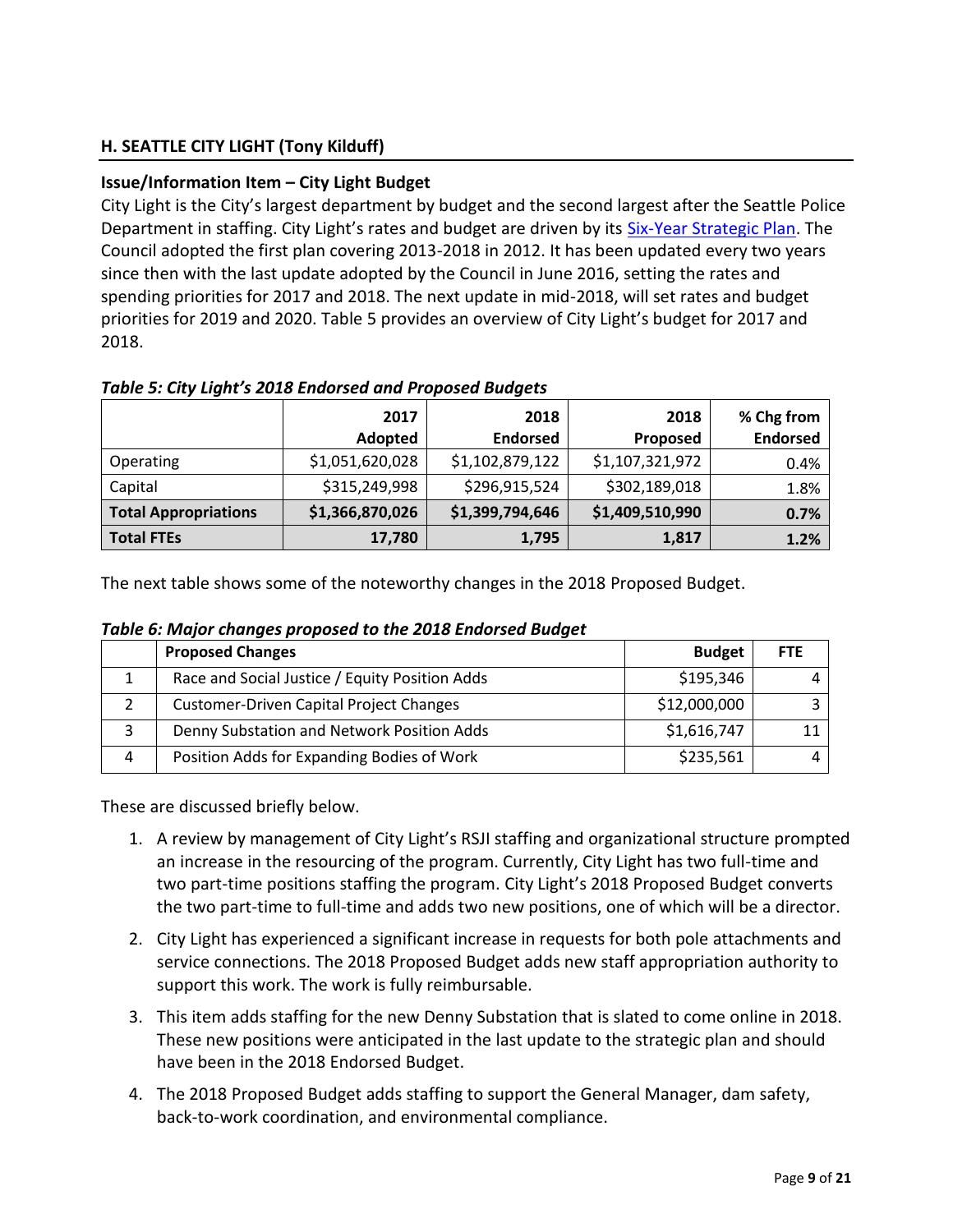There are two Councilmember-proposed changes to City Light's 2018 Proposed Budget:

# **1. Eliminate Performance Pay (CM Herbold)**

CM Herbold proposes legislation to amend [Ordinance 121176](http://clerk.seattle.gov/~scripts/nph-brs.exe?s3=&s4=121176&s5=&s1=&s2=&S6=&Sect4=AND&l=0&Sect2=THESON&Sect3=PLURON&Sect5=CBORY&Sect6=HITOFF&d=ORDF&p=1&u=%2F%7Epublic%2Fcbor1.htm&r=1&f=G) to remove both short-term and long-term performance pay components of the compensation for the General Manager and CEO of City Light.

#### **2. Eliminate Funding for the Western Energy Imbalance Market project (CM Sawant)**

CM Sawant proposes a green sheet amending City Light's 2018-2023 CIP to remove funding in 2018 and 2019 for the Western Energy Imbalance Market CIP project (Project ID 9976).

### **I. OFFICE OF HOUSING (Traci Ratzliff)**

The mission of the Office of Housing (OH) is to build strong healthy communities and increase opportunities for people of all incomes to live in the city. To accomplish this mission, OH operates the Multi-Family Production and Preservation Program and Homeownership and Sustainability Programs using Housing Levy funding, as well as other federal, state and local funds.

The 2018 Proposed Budget is \$68.7M, just over \$500,000 more than the 2018 Endorsed Budget. The key changes include the following: adding one staff person supported with Housing Levy Administrative funds to work with owners of City-funded units to increase placement of homeless and other low-income units; shifting 2018 appropriated funds of \$125,000 from Finance General to the Office of Housing to complete consulting work, begun in 2017, on the Home and Hope Project that seeks to use publicly-owned properties for affordable housing; utilizing existing funding (e.g., Housing Levy, Incentive Zoning, and others) to complete an Information Technology Assessment to identify possible improvements to various data systems used to implement and monitor key OH programs. The Council authorized \$29M in bond financing for affordable housing as part of the 2017 Adopted Budget. This funding could not be utilized in 2017. As such, this funding is included in the 2018 Long Term General Obligation (LTGO) Bond ordinance that has been submitted along with the 2018 Proposed Budget. We are working with the Office of Housing to determine the level of funding that will be needed in 2018.

There are four Councilmember-proposed changes to OH's 2018 Proposed Budget:

### **1. Home and Hope Project Support (CM González)**

This proposal would provide \$75,000 in one-time funding for the Home and Hope Project. This project seeks to use vacant or underutilized sites owned by public agencies and not-for-profit organizations in Seattle for well-located, quality affordable housing projects. The Council provided \$200,000 in the 2017 budget and another \$200,000 in the 2018 endorsed budget. The OH Proposed 2018 Budget includes \$125,000 of the \$200,000 - authorized by the Council in 2017. The additional funds will support the delivery of sites in 2018 for affordable housing by funding predevelopment costs for such sites. Costs will vary depending on the site. Predevelopment work will typically include preliminary design and civil analysis, preliminary geotechnical and Phase I environmental site assessment, valuation and surveys, which is estimated at \$45,000 to \$75,000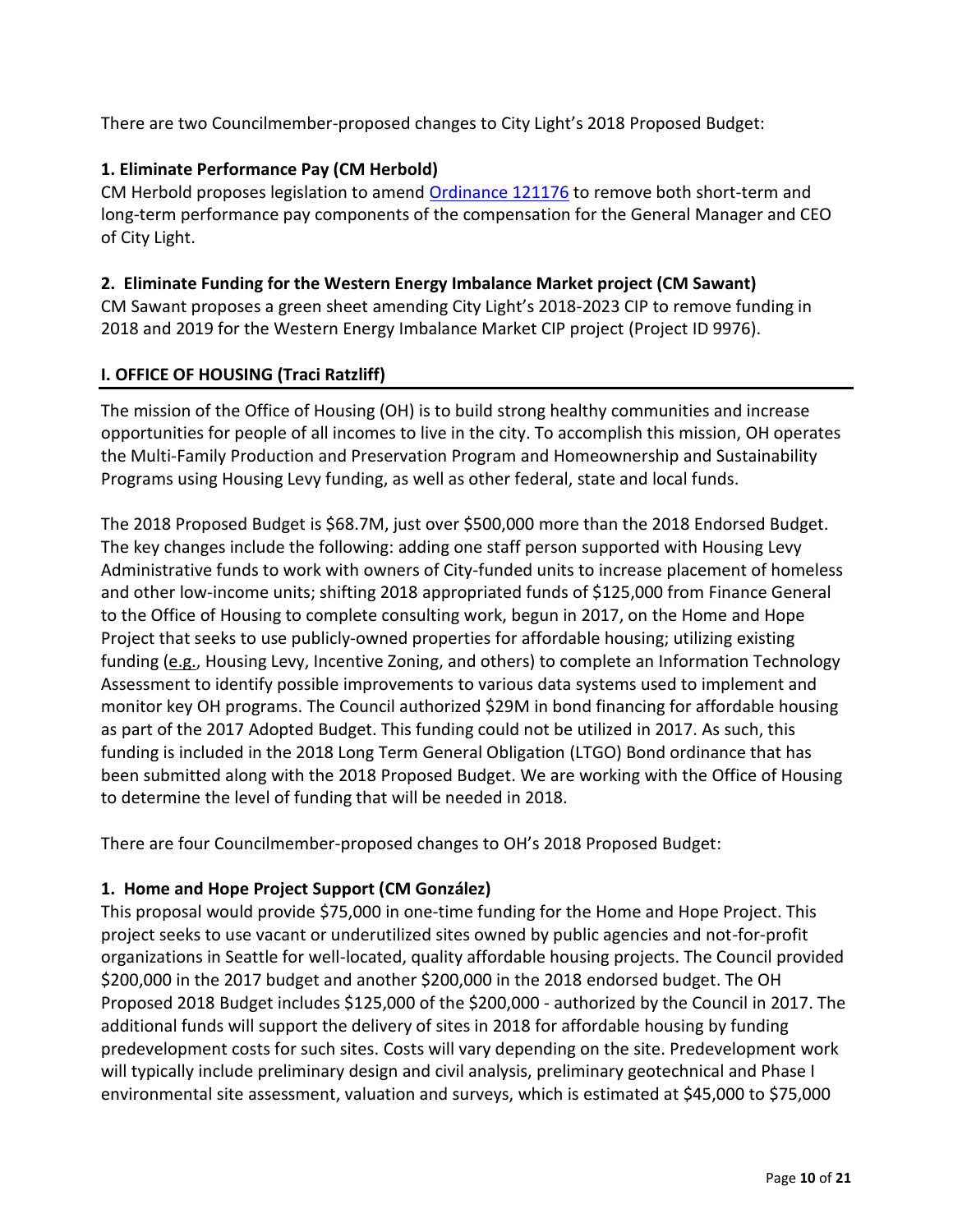per site. City funding will supplement philanthropic and other funding to support the overall project.

# **2. Capacity Building for Development of Community Ownership Housing (CM O'Brien)**

This proposal would appropriate \$50,000 in one-time funding for the Office of Housing, in collaboration with King County and other regional partners, to provide funds to community organizations to explore and potentially develop community ownership housing models. These models could include, but are not limited to, community land trusts and limited equity cooperatives.

# **3. Rental Unit Availability Database (CM González)**

This proposal would appropriate \$135,000 in one-time funding to be used to establish a database that provides the public with real time information on the availability of affordable units produced by the Mandatory Housing Affordability Program.

### **4. Homeless Youth Opportunity Center and Housing Project (CM Bagshaw)**

This proposal would appropriate \$1.5M in one-time funding to help develop a homeless youth opportunity center and housing project. This project would provide housing and health, education, and job services for homeless youth on Capitol Hill.

### **J. OFFICE FOR CIVIL RIGHTS (Asha Venkataraman)**

### **Issue – Potential Change to Structure and Design of the Office**

At the request of the Council, the Seattle Office for Civil Rights (SOCR) is addressing concerns in the community and within the City regarding the design and structure of the office. With input from SOCR staff, Council has discussed a plan to respond to these concerns. A major component of the plan will include conducting a Racial Equity Toolkit (RET) to inform recommendations to Council regarding a potential future structure and design. The goal of the RET is to focus on listening to communities most negatively impacted by institutional racism and ensure greater accountability from all City government branches to work toward eliminating racial inequities and advancing social justice. These communities include both City employees as well as community members not employed by the City.

Currently, SOCR is housed in the Executive Branch and the Director is subject to at-will removal by the Mayor. The RET is intended to identify solutions to conflicts of interest between SOCR's placement in the Executive Branch and the auditing of, enforcement of violations of the Seattle Municipal Code against, and advancement of racial equity in Executive departments that also report directly to the Mayor. In utilizing the RET, staff will explore the benefits and drawbacks of continuing as an Executive department. For example, staying within the Executive retains SOCR's access to other departments and the Mayor when advancing the Race and Social Justice Initiative (RSJI, an initiative that is not codified). It also means that when auditing Finance and Administrative Services administration of rules governing removal of homeless encampments, SOCR does not have the independence to protect against potential political influence over how auditing results are reported.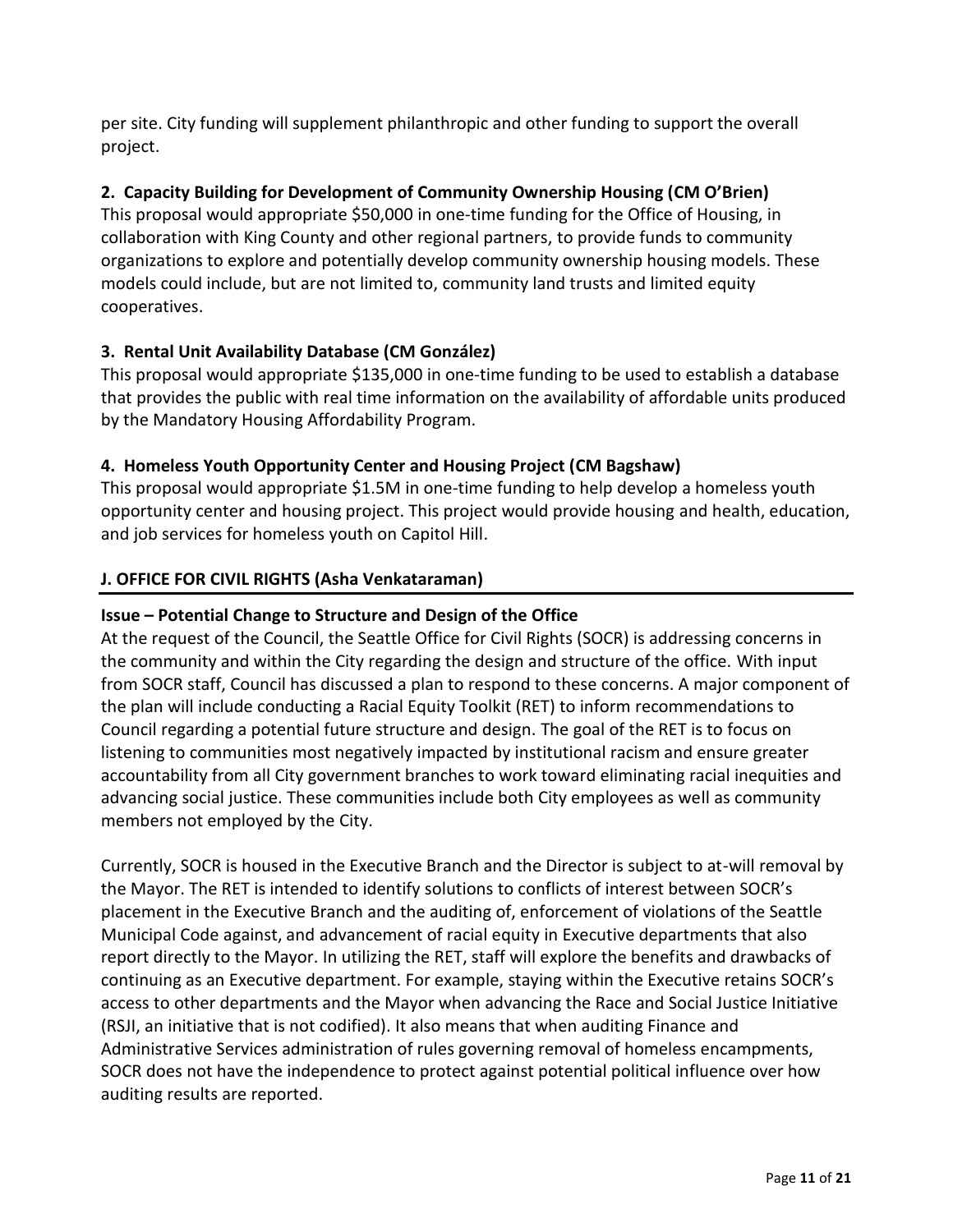There are five Councilmember-proposed changes to SOCR's 2018 Proposed Budget:

# **1. Racial Equity Evaluation of SOCR Independence (CM Herbold)**

This proposal would provide \$150,000 to SOCR to fund staff support and resources for an RET regarding SOCR's design and structure. Of the \$150,000, \$100,000 will support nine months of a temporary 1.0 FTE Strategic Advisor I position to take on the additional work of completing the RET and \$50,000 for community organizations to participate in the RET process.

# **2. Racial Equity Evaluation of SOCR Independence (CM O'Brien)**

This proposal would add \$200,000 to the Legislative Department to contract for a consultant to run the SOCR RET regarding structure and design of the office. The funding will allow the Council to retain a consultant to assist SOCR with the RET. The funding would reside in the Legislative Department's consultant budget to prevent a conflict of interest that could arise from having an independent consultant funded by the Executive or SOCR.

# **3. Social Justice Fund Zero Use Detention Grants (CMs González, O'Brien)**

This request would add \$600,000 to SOCR to continue Zero Youth Detention grants. In 2015, Council passed [Resolution 31614,](https://seattle.legistar.com/LegislationDetail.aspx?ID=2458519&GUID=93E5F1D7-42A7-4899-BB78-03150F043416&Options=Advanced&Search=) which called for the City to adopt a vision for the zero use of youth detention. The Resolution specified that the City shall invest in anti-racist strategies towards achieving this vision. In the 2015 Adopted Budget, Council allocated \$600,000 for community-led strategies for alternatives to youth detention, with a focus on "upstream" approaches. Funds were distributed using the Social Justice Fund's "Giving Project" model, rather than the traditional RFP model. The Giving Project model involves bringing together a multi-racial group of 15-25 people who work together over several months to build community with one another, develop a shared analysis of race and class, fundraise from their own networks and make strategic grants.

The proposed \$600,000 funding increase in 2018 would renew for one year \$500,000 in grants for community-led, anti-racist strategies for alternatives to youth detention. The proposal would also fund \$75,000 for capacity building for community organizations to participate in a roundtable charged with recommending further investments in alternatives to detention and \$25,000 for a contract with SOCR for a facilitator for the roundtable.

# **4. Youth Diversion Consortium Program (CMs González, O'Brien)**

This proposal would provide \$1.2 M to SOCR to contract for a diversion consortium program for youths up to 18 years old. This funding would support a diversion program developed by dozens of community organizations, community members, and youths directly impacted by the criminal justice system. The consortium is currently coordinating efforts with the King County Prosecuting Attorney's Office, which has already referred dozens of youth to the program. This proposal would provide \$750,000 for direct services, \$200,000 to establish and maintain program facilities, \$165,000 for operations staff and administration, and \$85,000 for additional needs such as stipends and volunteer trainings.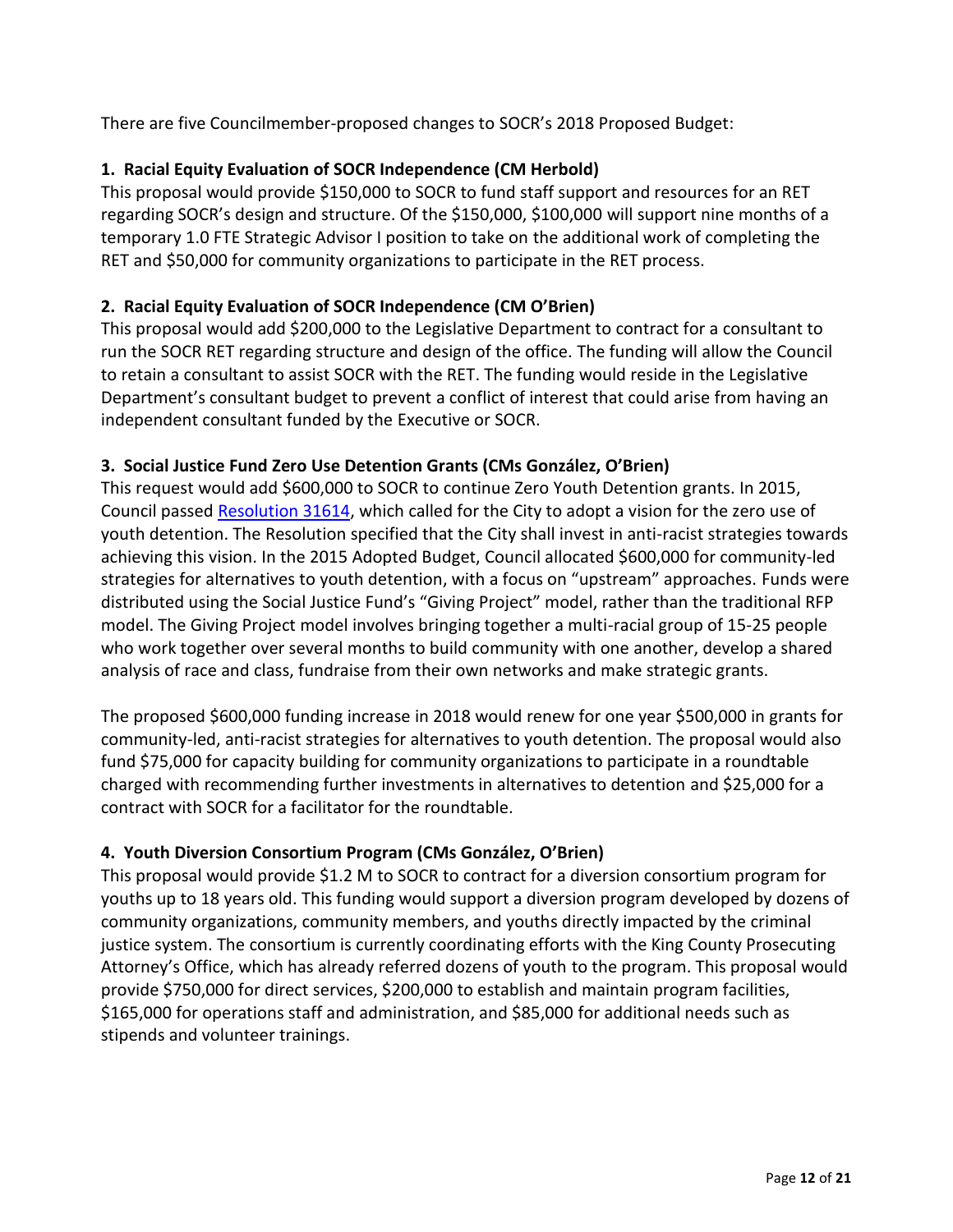### **5. Community Commission Budget Participation (CM Harris-Talley)**

This Statement of Legislative Intent (SLI) asks SOCR to analyze how City commissions can provide input and influence on the budget process and look at prioritizing commissions representing traditionally underrepresented communities such as the Women's Commission, the LGBTQ Commission, the Commission for People with disAbilities, the Youth Commission, the Human Rights Commission, the Immigrant and Refugee Commissions, and the Community Involvement Commission.

# **K. OFFICE OF ECONOMIC DEVELOPMENT (Aly Pennucci)**

The Office of Economic Development's (OED) work is focused in five primary program areas: (1) supporting entrepreneurs; (2) building healthy and vibrant neighborhood business districts; (3) developing the talent of youth and adults; (4) attracting international investment; and (5) investing in key industry sectors, including the work of the Office of Film and Music. OED's 2018 Proposed Budget is \$10.6M, \$22,000 or 0.2 percent lower than the 2018 Endorsed Budget. Changes in the 2018 Proposed Budget include:

- Reallocating \$100,000 from the department's Seattle Jobs Initiative contract to support the College for Working Adults in partnership with the Seattle College District. This program makes it easier for low income workers to continue with and complete their studies, improving their ability to earn better pay.
- Adding \$100,000 to provide one-time funding for a pilot expansion of an existing program run by the non-profit Ingersoll Gender Center. The Center runs an economic empowerment project to help transgender and gender nonconforming residents receive health care, legal, and employment assistance.
- Cutting \$25,000 that reflects elimination of a consultant contract. OED no longer needs a consultant to provide additional capacity as it now has a full-time position to staff work related to youth employment.
- Cutting \$108,000 that reflects reductions or elimination of funding to three service provider contracts: Port Jobs, the AFL-CIO Worker Center, and the Downtown Seattle Association.

There are three Councilmember-proposed changes to OED's 2018 Proposed Budget:

### **1. Legacy Business Designation and Preservation Program (CM Herbold)**

This proposal would fund a Legacy Business Designation and Preservation Program, building on the Legacy Business study that OED undertook with consultant resources added by the Council in 2017. The study was funded to identify the attributes of Legacy Businesses and the need to address the loss of Legacy Businesses at risk of displacement. CM Herbold will continue to work with Central Staff to determine the specific resources needed for this work.

### **2. Garbage Pickup and Street Cleaning in Chinatown-ID (CM Harrell)**

In 2017, the Council added \$192,000 GSF for the Office of Economic Development (OED) to provide funding for more frequent garbage pickup and street cleaning in the Chinatown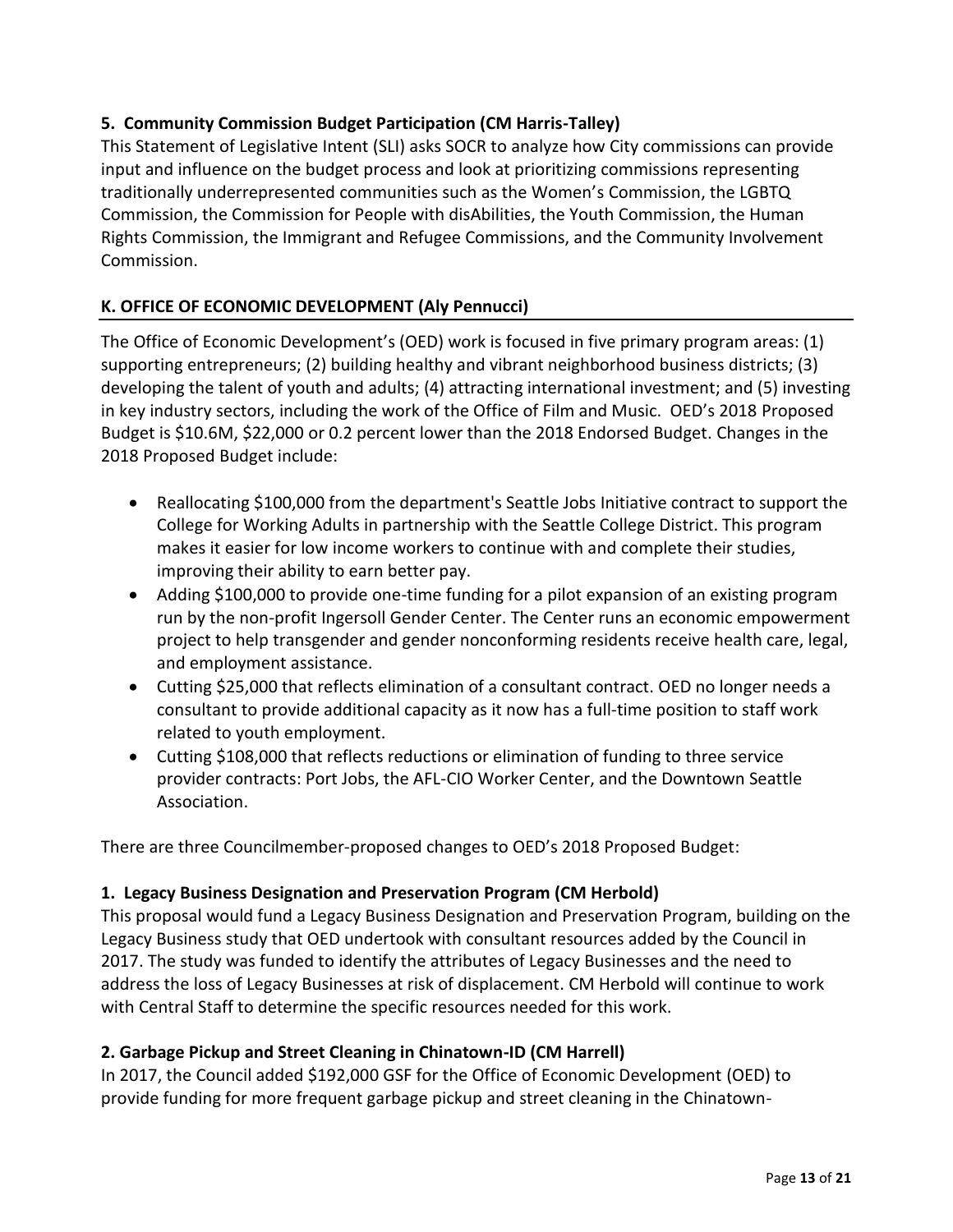International District, specifically in alleys where dumpsters and grease containers are located. The Council provided appropriation authority for \$72,000 to purchase cleaning services west of I-5 and \$120,000 to provide two extra days of cleaning east of I-5, plus pressure washing one block face a week for one year. This proposal would add the same level of funding to extend those services through 2018.

### **3. Community-Based Capacity Building for Small Businesses (CM González)**

This request would add \$200,000 for OED to contract with community based organizations (CBO) to provide capacity building, technical assistance, and case management to small businesses and local entrepreneurs. This could include connecting business owners and entrepreneurs to other organizations that provide financial assistance to small businesses. The funding would target CBOs who work in areas identified as being at high risk of displacement.

### **L. OFFICE OF THE CITY ATTORNEY (Asha Venkataraman)**

The Office of the City Attorney (Law) serves as counsel to the City and prosecutor in Seattle Municipal Court. It provides legal advice to City officials, litigates on behalf of the City, and prosecutes violations of civil and criminal code violations, as well as state law.

There are two Councilmember-proposed changes to Law's 2018 Proposed Budget:

### **1. Racial Equity Evaluation of Pre-Filing Diversion Program (CM O'Brien)**

This proposal would add \$50,000 GSF to Law's budget to complete a Racial Equity Toolkit for the pre-filing diversion program. The Council allotted funding to Law in the 2017 Adopted Budget to create a program diverting youth and young adults from the filing stage of the criminal justice system. This funding is intended to support Law's efforts in community engagement and outreach and provide resources to community organizations to provide feedback on the program.

### **2. Supporting Community-Led Criminal Justice Reform (CM González)**

This proposal would provide \$100,000 in Law's budget to support community capacity to work with King County and Seattle criminal justice institutions. The funding would support communityled criminal justice reform efforts to prevent potential charges that could trigger flags for removal by the U.S. Department of Homeland Security.

### **M. OFFICE OF INTERGOVERNMENTAL RELATIONS (Asha Venkataraman)**

The Office of Intergovernmental Relations (OIR) works to advance the City's interests at a regional, tribal, state, federal, and international level in an effort to serve the City's residents better. OIR advises and informs City officials and departments and interacts with external partners to do so.

The following is a Councilmember-proposed change to OIR's 2018 Proposed Budget:

### **1. Human Service Advocacy Contracts (CMs González, O'Brien)**

This proposal would add \$52,942 to OIR's budget to fund human services advocacy contracts. The Mayor's 2018 Proposed Budget cut this amount of funding for human services advocacy contracts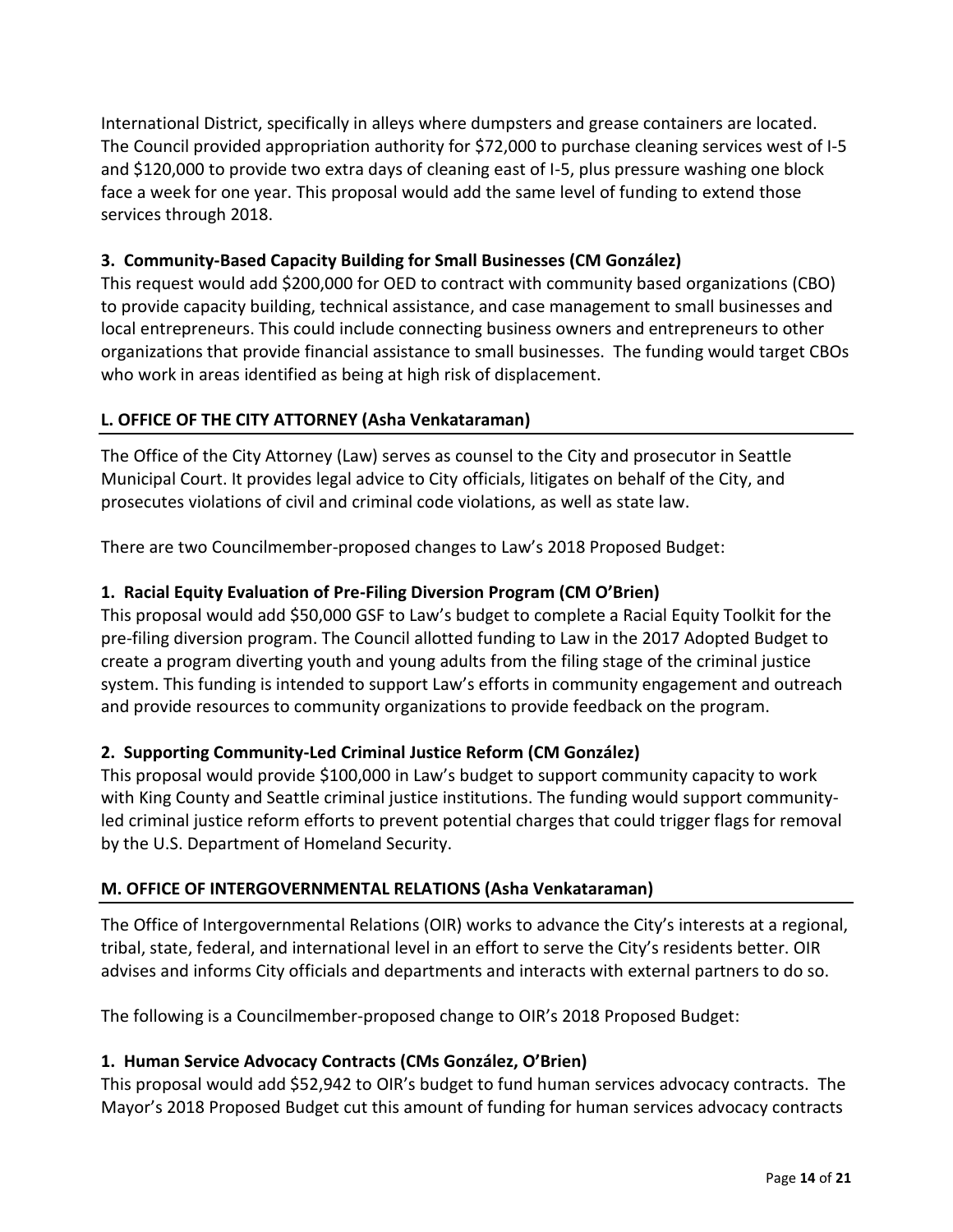from \$86,619 to \$33,677, and this proposal would restore the full amount of funding. The funding is intended for contracts with community organizations with expertise in addressing poverty and creating opportunities for everyone to prosper through people-centered approaches.

### **N. SEATTLE MUNICIPAL COURT (Asha Venkataraman)**

Seattle Municipal Court (SMC) has jurisdiction over misdemeanors, gross misdemeanors, infractions, and civil violations of city code. SMC works with the City Attorney's Office, the Seattle Police Department, and the defense bar to promote public safety. It also partners with social service agencies and community organizations to help defendants comply with court-ordered conditions.

There are two Councilmember-proposed changes to SMC's 2018 Proposed Budget:

# **1. Court Resource Center Staffing (CM González)**

This item would add \$334,864 and 3.0 FTE to SMC to support the Court Resource Center (CRC). The CRC provides on-site wraparound social services to SMC clients and non-SMC clients. The funding will provide staff support to the CRC, which does not currently receive any dedicated funding. The funding will pay for the fully loaded costs of 3.0 FTE to coordinate programming, gather and evaluate data, and improve operations as described in a 2017 audit. The new positions would consist of: 1.0 FTE Manager I, 1.0 FTE Strategic Advisor I, and 1.0 FTE Administrative Specialist I.

# **2. Remote Home Monitoring Alternatives to Incarceration (CM González)**

The proposal would increase funding for SMC by \$43,800 to fund remote monitoring as an alternative to incarceration for the homeless population. This would allow SMC to subsidize 10 remote monitoring program slots per year for people experiencing homelessness, decreasing jail time that would otherwise occur because of the inability to afford monitoring. At an average cost of \$12 per day for a 60-day monitoring period, this funding level would allow about 60 people a year to receive subsidized monitoring.

# **O. SEATTLE FIRE DEPARTMENT (Amy Tsai)**

The Seattle Fire Department (SFD) provides fire protection and prevention, rescue, and emergency medical services for the City of Seattle. To perform these duties, it deploys fire engines, ladder trucks, aid cars and medic units, and fireboats All Seattle firefighters are emergency medical technicians trained in Basic Life Support. Some firefighters are paramedics trained in Advanced Life Support.

As the population of Seattle has grown, so, too, has the number of SFD dispatch calls. About 82 percent of all fire emergency calls in the City are emergency medical responses. Non-emergency health-related calls are a significant drain on system resources due to their high volume. SFD employs various strategies to reduce non-emergency calls, such as the Low Acuity Alarm program that helps connect callers to appropriate resources, the High Utilizer Program targeting strategies for frequent callers, the Mobile Crisis Team delivering behavioral and substance abuse assistance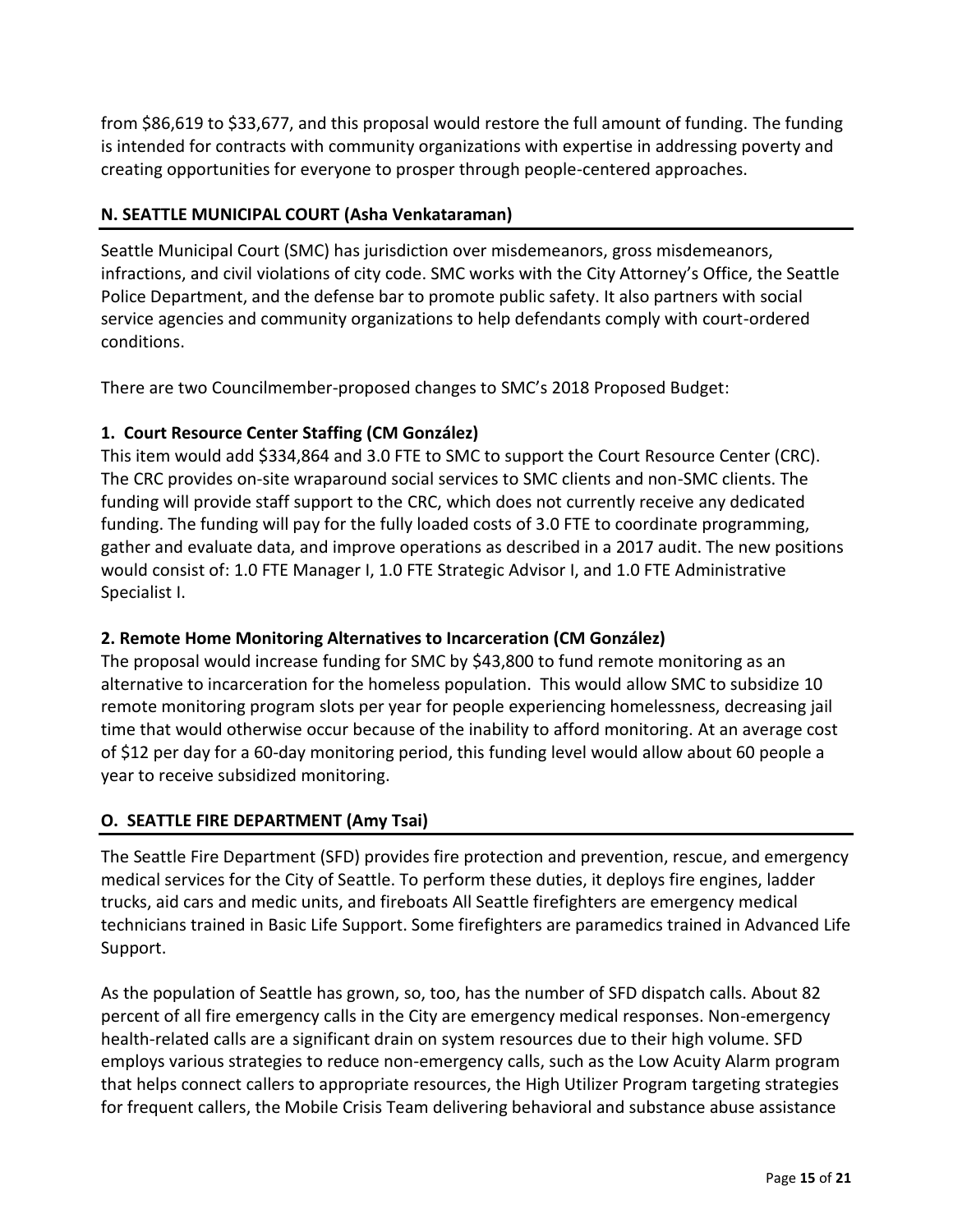directly on the street, employing a nurse hotline for the Downtown Emergency Services Center which is a center that generates a high volume of 911 calls, and deploying more aid cars in the downtown core.

The 2018 Proposed Budget for SFD addresses staffing resources in the following ways:

- Adds \$2,355,195 for 35 additional firefighter recruits in 2018;
- Adds \$271,050 to train three additional paramedics in 2018;
- Adds \$698,080 and 4.0 FTE for Fire Alarm Center dispatchers; and
- Adds \$632,966 for peak-time aid unit staffing in North Seattle.

The following is a Councilmember-proposed change to SFD's 2018 Proposed Budget:

# **1. Add Nurse Triage Capability (CM Bagshaw)**

This proposal would add \$200,000 to fund peak-hour telephone triage nurses at the Fire Alarm Center to help divert stable, low acuity calls to alternate resources. The nurses would provide services such as home case instructions, help with scheduling medical or social services appointments, or arranging alternate transportation besides SFD medic units or AMR ambulances. SFD expects such a program to reduce non-emergent need dispatches and provide helpful outcomes for 911 callers, such as high utilizers who frequently call 911 for low acuity complaints.

# **II. CROSS-CUTTING ISSUES AND PROPOSALS (NOT SPECIFIC TO A DEPARTMENT OR OFFICE)**

### **A. King Street Station Renovations - (Asha Venkataraman)**

The 2018 Proposed Budget includes \$3.4M for the renovation of the upper floors of King Street Station. The King Street Station project is within Seattle Department of Transportation's (SDOT) capital improvement program; it is managed by Finance and Administrative Services (FAS) and will house the Office of Arts and Culture (Arts), as well as potential commercial tenants pursuant to the Office for Economic Development's (OED) evolving plans surrounding commercial affordability. Inclusion of this \$3.4M for the project is consistent with discussions taking place during the July 25 meeting of the Committee on Civil Rights, Utilities, Economic Development & Arts (CRUEDA).

Based on preliminary design work, Council authorized \$1.8M of Limited-Term General Obligation (LTGO) bond financing for issuance in 2017 for the Arts portion of the project, which covers the space where the Arts office will be housed as well as additional gallery, public art, and event space. Council gave SDOT appropriation authority to expend that \$1.8M in the 2017 Adopted Budget. However, later in 2017, FAS conducted further pre-design work, which revealed that the assumptions on which the original architect estimated the original cost were based on incomplete information – renovations believed to be completed had not been finished, planning an office space rather than a gallery space required different permits, and the energy code and mechanical requirements differed for the scope of the project. Based on the new scope necessary to complete tenant improvements, the Executive determined that additional funding would be necessary and that the timing to accomplish those changes was uncertain and expected to extend into 2018. The Executive anticipated that the entire project will likely cost a total of \$4.4M (an increase of \$2.6M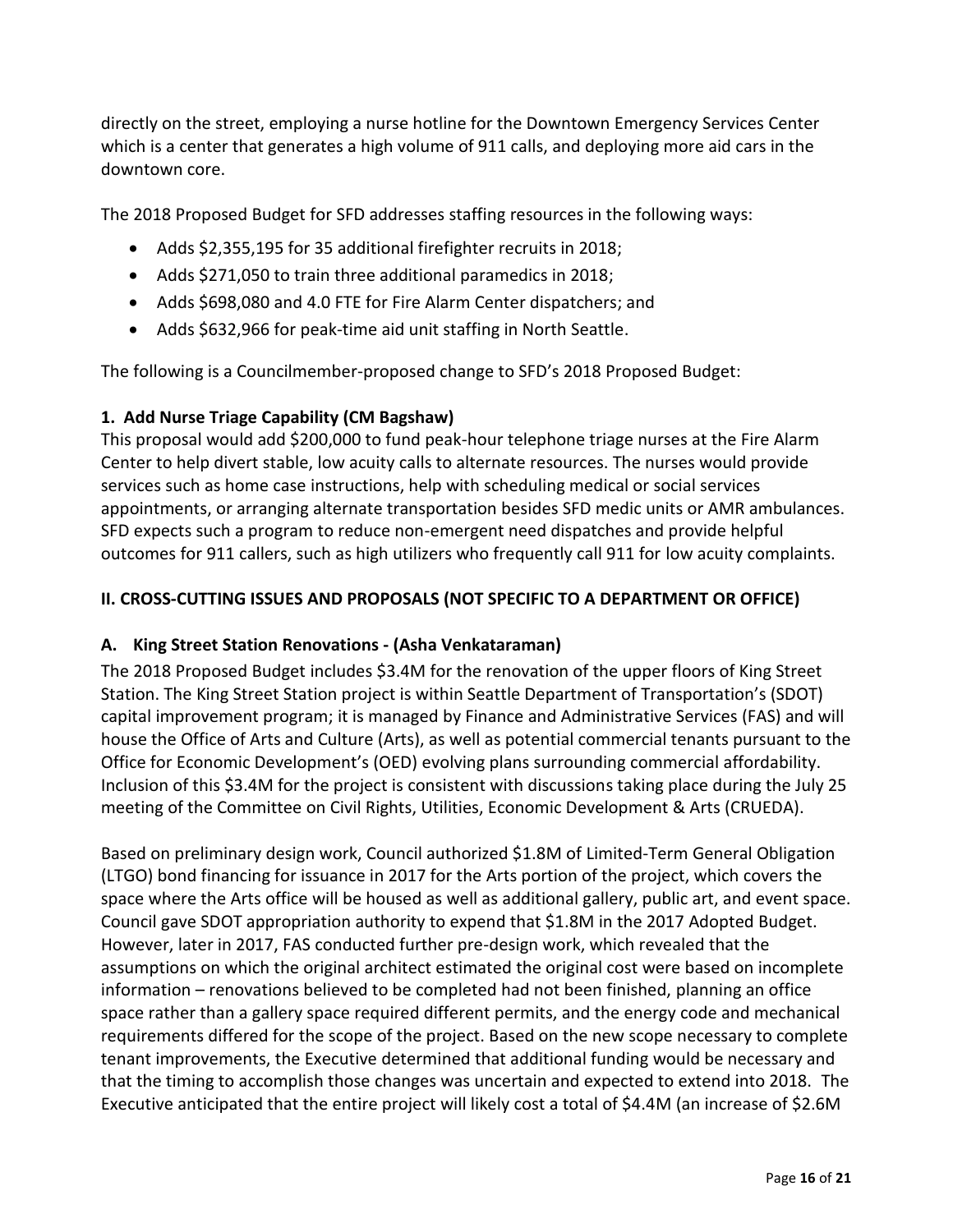over the project's original \$1.8M cost estimate) and that it will complete the project by August 2018, if the design and new permitting timelines remain on track. Because of the uncertainty regarding timing, the Council passed legislation for the Executive to use interfund loan financing rather than bond financing for the \$1M it needs to spend in 2017. Rather than issuing the \$1.8M in bonds to fund the 2017 work, the Executive borrowed \$2.8M from the cash reserves in the Municipal Arts Fund and will pay interest on the loan at the rate of return of the City's Consolidated Cash Pool. The rate of interest for the interfund loan is lower than the rate for bond issuance. Out of the \$2.8M loan, SDOT plans to spend \$1M on tenant improvement work in 2017 and leave the remaining \$1.8M to cover expenses between the beginning of 2018 and when the Executive issues the 2018 bonds. SDOT had \$1.8M in appropriation authority to spend the anticipated \$1.8M in bond funds. The Council removed \$800,000 of appropriation authority from SDOT in the second quarter supplemental budget, leaving SDOT with \$1M in 2017 appropriation authority. After Council approval of the interfund loan strategy and removal of some of SDOT's appropriation authority earlier this year, the last step in legislating the anticipated amount of appropriation authority for King Street Station is the inclusion of the \$3.4M in appropriation authority in the 2018 Proposed Budget. Added to the \$1M 2017 appropriation authority left to SDOT, it will total the \$4.4M needed to finance the project. The \$4.4M is intended for bond financing in 2018.

The OED-related changes to King Street Station are now managed separately from the Arts portion. The 2017 Adopted Budget allocated \$362,500 in Community Development Block Grants (CDBG) to OED for its portion of the project. Because of feasibility issues around the planned use for commercial kitchen space, that funding was reallocated to other uses. In 2018, \$362,500 is expected to be allocated to commercial affordability in 2018 through the CDBG substantial amendment process to cover predevelopment and development costs to create affordable community space. The \$4.4M does not include any OED-related costs

### **Options:**

- A. Accept the Mayor's proposal to increase the budget by \$3.4M.
- B. Impose a budget proviso that stops project construction until Council can consider its options more fully.
- C. Stop the project and allocate the proposed spending to other City priorities.

There are three cross-cutting Councilmember-proposed changes to the 2018 Proposed Budget:

### **1. Seattle Workers Reproductive Health Benefits (CM Herbold)**

CM Herbold proposes a Statement of Legislative Intent (SLI) requesting that the Office of Labor Standards, the Mayor's Office, the City Attorney's Office and the City's Health Policy Analyst work with CM Herbold's office and Central Staff to develop strategies and potential legislation to protect and provide Seattle workers access to insured medical benefits for reproductive health.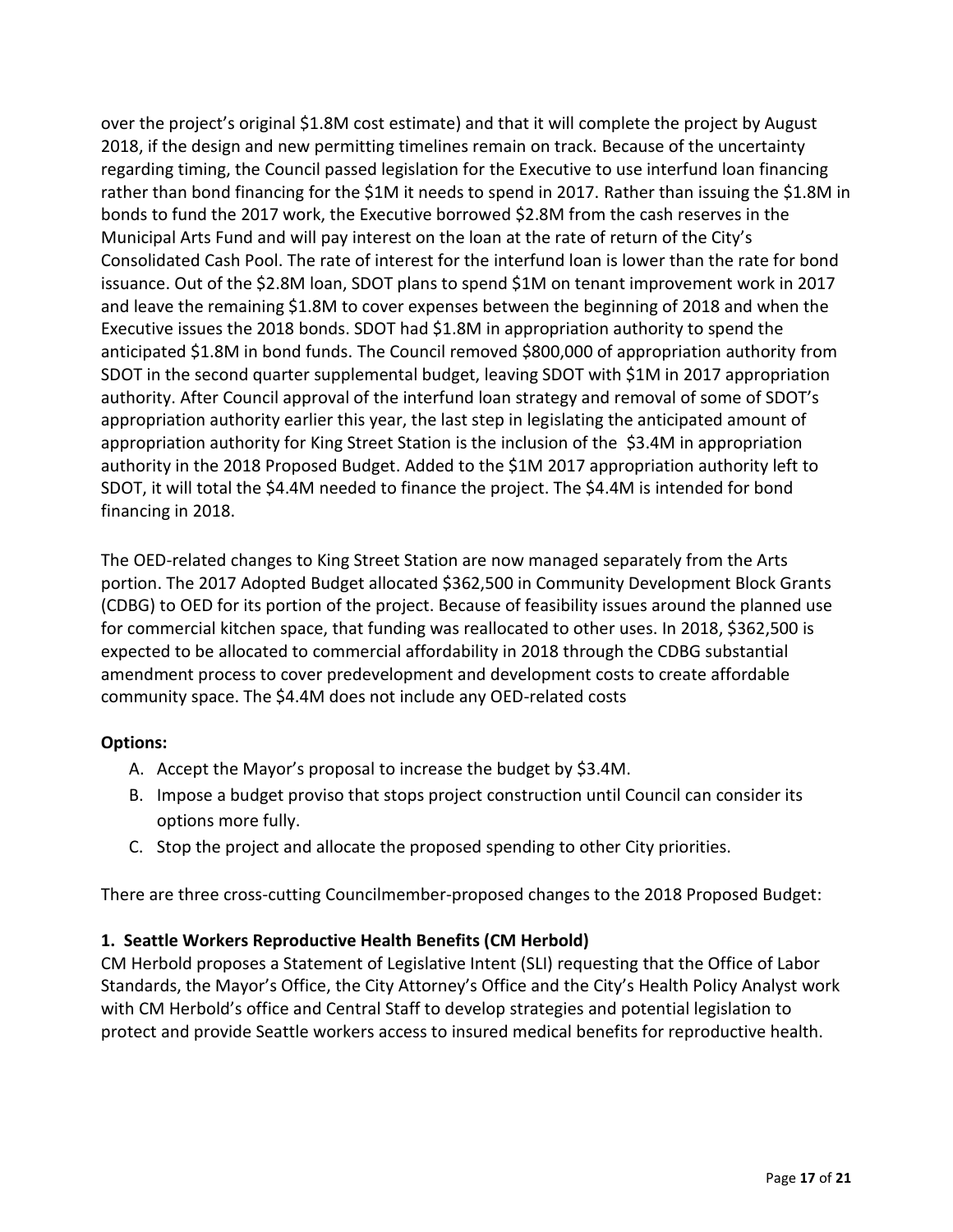### **2. Worker Retention Protections (CM Juarez)**

CM Juarez proposes a Statement of Legislative Intent (SLI) that would state the Council's intent to provide worker retention protections. The Executive is requested to provide the City Council with recommendations and options for how they could be added to the City's contracts for goods and services and the public benefits agreement executed when the City makes a monetary investment in a project or piece of property that is being developed or re-developed. A report to the Council's Parks, Seattle Center, Libraries and Waterfront committee would be requested by May 2018.

#### **3. Planning for Use of Receipts from the Tax on High Incomes (CM Herbold)**

CM Herbold proposes a Statement of Legislative Intent (SLI) that would request that the City Budget Office develop options for the use of revenues to be raised under the City's tax on high incomes, which was established by [Ordinance 125339](https://seattle.legistar.com/LegislationDetail.aspx?ID=3085475&GUID=03909BA9-0535-4A39-9B4A-7C561C7A604D&Options=Advanced&Search=) in July 2017. Options to be investigated could include eliminating or reducing property tax levies, such as replacing the Families and Education Levy and the Preschool Levy, both up for possible renewal in 2018.

#### **III. BUDGET LEGISLATION**

Mayor Burgess transmitted legislation to implement the 2018 Proposed Budget. Each piece of legislation will require Committee action on a green sheet to recommend that the legislation pass, not pass, or pass with amendments. Through review of the Proposed Budget the Council may identify additional legislation for Committee consideration.

Transmitted legislation is summarized below. Some proposed legislation is described more fully in individual issue identification papers.

|                | <b>Proposed Legislation</b>                                             | <b>Purpose</b>                                                                                                                                                                                                                                                                                                                                |
|----------------|-------------------------------------------------------------------------|-----------------------------------------------------------------------------------------------------------------------------------------------------------------------------------------------------------------------------------------------------------------------------------------------------------------------------------------------|
| $\mathbf{1}$   | 2017 Third Quarter<br><b>Grant Acceptance</b><br>Ordinance              | Accept grant funding from non-City sources in 2017 and<br>authorize the use of those funds.                                                                                                                                                                                                                                                   |
| $\overline{2}$ | 2017 Third Quarter<br>Supplemental<br>Ordinance                         | Amend the 2017 budget to implement approved programs, change<br>position authority, amend the Capital Improvement Program (CIP),<br>and transfer funds.                                                                                                                                                                                       |
| 3              | 2018 Budget Adoption<br>Ordinance                                       | Adopt the 2018 budget and CIP, modify positions, and create<br>positions.                                                                                                                                                                                                                                                                     |
| 4              | Short Property Tax 2018<br>Ordinance                                    | Provide a short property tax ordinance to comply with Referendum<br>47. Referendum 47, which was approved in 1997, requires taxing<br>jurisdictions to separately pass an ordinance identifying the<br>percentage increase due to all property taxes levied by the<br>jurisdiction. In 2018 that increase will be approximately 0.87 percent. |
| 5              | Long Property Tax 2018<br>Ordinance                                     | Impose the City's property tax for 2018. (2018 revenue from<br>property taxes, including voter-approved levies, is estimated to be<br>approximately \$499 M)                                                                                                                                                                                  |
| 6              | Limited Tax General<br><b>Obligation (LTGO) Bonds</b><br>2018 Ordinance | Authorize issuance of up to \$85M in LTGO bonds to finance capital<br>projects, including affordable housing.                                                                                                                                                                                                                                 |

#### *Table 7. Budget Legislation*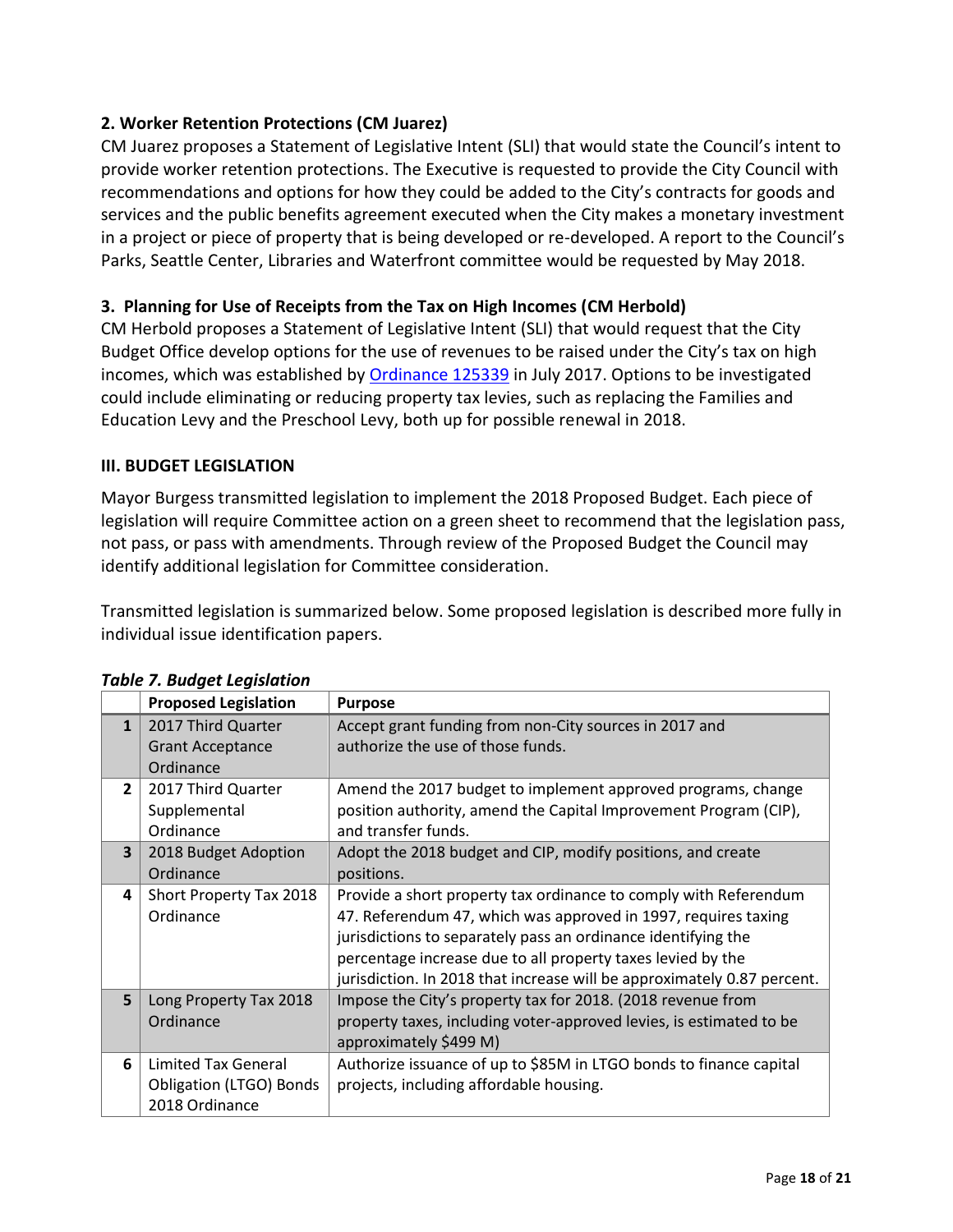|                | <b>Proposed Legislation</b>    | <b>Purpose</b>                                                           |
|----------------|--------------------------------|--------------------------------------------------------------------------|
| $\overline{7}$ | LTGO & Unlimited Tax           | Amend the existing omnibus refunding ordinance to authorize              |
|                | <b>General Obligation</b>      | refinancing to lower interest rates of issued LTGO and UTGO bonds.       |
|                | (UTGO) Bonds                   |                                                                          |
|                | <b>Refunding Ordinance</b>     |                                                                          |
| 8              | SPU 2018 Drainage and          | Authorize issuance of up to \$210 M in bonds to finance drainage and     |
|                | <b>Wastewater Bonds</b>        | wastewater system improvements.                                          |
|                | Ordinance                      |                                                                          |
| 9              | SPU Drainage &                 | Authorize refinancing to lower interest rates of issued drainage and     |
|                | <b>Wastewater Bond</b>         | wastewater bonds.                                                        |
|                | <b>Refunding Ordinance</b>     |                                                                          |
| 10             | SPU 2018 Solid Waste           | Authorize the sale of up to approximately \$14.5 M in bonds to           |
|                | <b>Bond Ordinance</b>          | finance solid waste system improvements.                                 |
| 11             | <b>SPU Solid Waste Bond</b>    | Authorize refinancing to lower interest rates of issued solid waste      |
|                | <b>Refunding Ordinance</b>     | bonds.                                                                   |
| 12             | SCL Bonds 2018                 | Authorize issuance of up to \$275 M in bonds to finance a portion of     |
|                | Ordinance                      | SCL's CIP.                                                               |
| 13             | <b>SCL Bond Refunding</b>      | Authorize refinancing to lower interest rates of issued SCL bonds.       |
|                | Ordinance                      |                                                                          |
| 14             | <b>SDOT Mercer West</b>        | Extend the repayment date of the IFL for the Mercer West project         |
|                | Interfund Loan (IFL)           | from 2017 to 2019.                                                       |
|                | <b>Extension Ordinance</b>     |                                                                          |
| 15             | OPCD's Equitable               | Increase the IFL for the EDI initiative from \$6.5 M to \$16 M repayable |
|                | Development Initiative         | with proceeds from the sale of the public safety block property.         |
|                | (EDI) Interfund Loan           |                                                                          |
| 16             | <b>FAS Regulatory Fee</b>      | Adjust regulatory license fees for the following types of businesses:    |
|                | Adjustments Ordinance          | alarm system monitoring companies, trade show promoters and              |
|                |                                | organizers, real estate agents, tow companies, used goods vendors,       |
|                |                                | recyclers, and adult entertainers and adult entertainment businesses.    |
|                |                                | Additionally, adjust fee related to registering electronic price-        |
|                |                                | scanning systems.                                                        |
| 17             | <b>FAS Animal Control Fees</b> | Adjust fees for animal control services and authorize the FAS Director   |
|                | & Charges Ordinance            | to promulgate fees by rule.                                              |
| 18             | <b>SDOT Street Use Fee</b>     | Adjust rates and fees for SDOT regulatory services and use of City-      |
|                | <b>Schedule Ordinance</b>      | owned transportation rights-of-way.                                      |
| 19             | Seattle Department of          | Authorize the department Director to promulgate fees by rule and         |
|                | <b>Parks and Recreation</b>    | make a clarifying edit to the text of the department's fee schedule.     |
|                | Fee Ordinance                  | No fees are proposed to be changed.                                      |
| 20             | <b>SDCI Fee Ordinance</b>      | Adjust fees for most SDCI regulatory services by the Consumer Price      |
|                |                                | Index and establish fees for new regulatory reviews required by the      |
|                |                                | Seattle Municipal Code.                                                  |
| 21             | <b>SDCI Tenant Relocation</b>  | Increase the cap on unreimbursed tenant assistance advances from         |
|                | Assistance                     | \$50,000 to \$200,000.                                                   |
|                | <b>Unreimbursed Cap</b>        |                                                                          |
|                | Adjustment Ordinance           |                                                                          |
| 22             | <b>SCL Performance Pay</b>     | Eliminate eligibility for annual performance-based salary bonuses for    |
|                | Ordinance                      | the Seattle City Light Superintendent.                                   |
|                |                                |                                                                          |